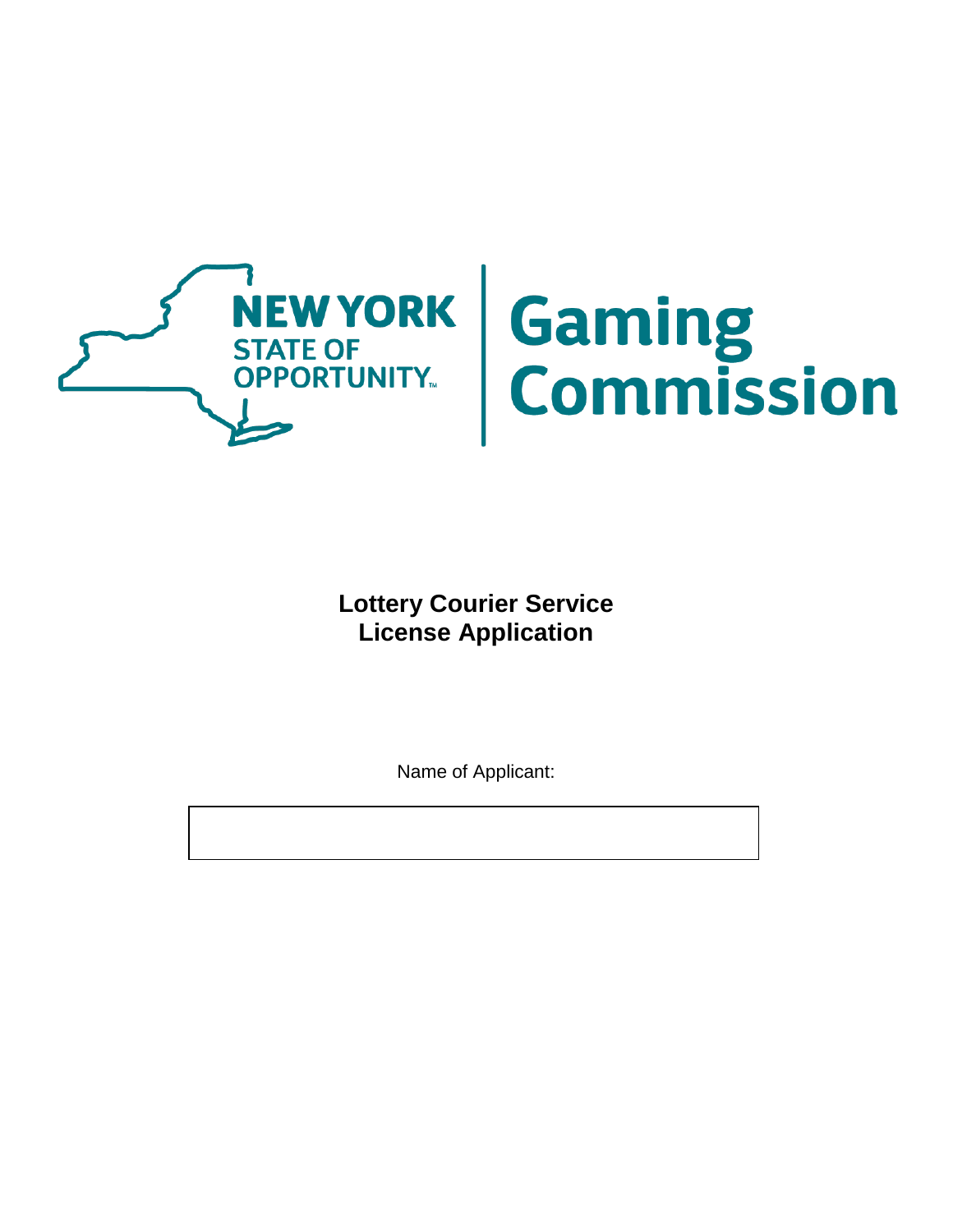# **APPLICATION INSTRUCTIONS**

## **I. COMPLETING THIS FORM:**

- A. An officer of the Applicant shall complete this application. The Applicant may be referred to in this application as the "Enterprise" or as "You." For purposes of this application, "Enterprise" means any corporation, limited liability company, association, operation, firm, partnership, trust or other form of business association, a sole proprietor, or a natural person.
- B. Read each question carefully prior to answering. Answer every question completely. Do not leave blank spaces. If any question does not apply to you, write "Does Not Apply" in response to that question. If there is nothing to disclose in response to a particular question, write "None" in response to that question.
- C. All information requested in this application must be submitted herewith even if previously submitted with a prior application or otherwise provided to the Commission.
- D. All entries on this form, except initials and signatures, must be typed or printed using only dark ink. If the application is not legible, the application will not be accepted.
- E. If you need additional space to answer any questions, you may include attachments. If you include attachments, be sure to indicate on each page of each attachment the number of the related question that you are answering and reference the attachment in the space provided on this application.
- F. If you make any modification to the questions or information contained on this application, your application may be rejected.

## **II. BE SURE TO:**

- A. Sign the following forms in the presence of a notary public and have your signatures notarized on the following:
	- 1. Statement of Authority and Accuracy
	- 2. Release Authorization
	- 3. Affidavit of Compliance
	- 4. Statement of Indemnification
- B. Initial each page of this application in the space provided after you have checked your answers and are sure all answers are complete and correct.

# **III. BEFORE YOU SUBMIT THIS FORM, BE SURE THAT:**

A. All attachments required for this form are included with the original application and the two photocopied applications.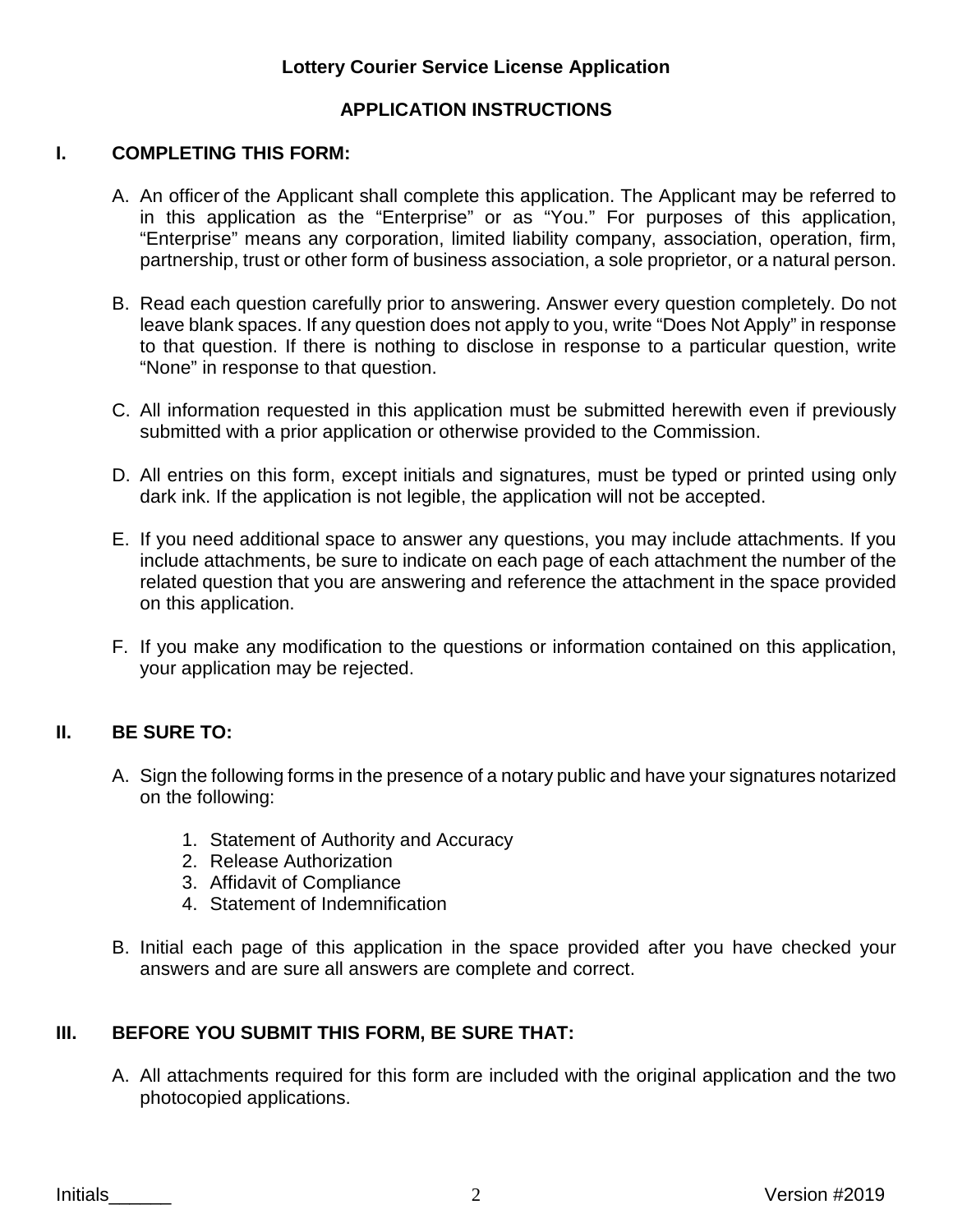- B. The Statement of Authority and Accuracy, Release Authorization, and the Affidavit of Compliance forms are notarized on the original application. The photocopied applications must include copies of the notarized signatures as they are found on the original application.
- C. Every question has been answered truthfully and completely.
- D. You retain a completed copy of this application and attachments for your own records.

## **IV. FILING OF THIS FORM WITH THE NEW YORK STATE GAMING COMMISSION**

Submit the **original and two photocopies** of this completed application and attachments to:

Bureau of Licensing New York State Gaming Commission P.O. Box 7500 Schenectady, NY 12301-7500

#### **V. IMPORTANT NOTICES**

- A. All notices regarding your application will be sent to the address you provide on this application. You must notify the Commission's Bureau of Licensing immediately if you change your address. If you change your address and do not notify the Commission, any attempt by the Commission to contact you at the last address provided to the Commission will be deemed reasonable notice to you.
- B. A false statement on any part of your application may be grounds for denying a license. Also, you may be subject to criminal prosecution pursuant to New York State Penal Law sections 175.30, 175.35 and/or 210.45.
- C. The information provided in this application will be kept confidential to the extent permissible by law. No expectation of confidentiality should apply to requests for such information or records from any tribal, federal, or state law enforcement or regulatory agency, through the New York State Freedom of Information Law (New York Public Officers Law Article 6; "FOIL"), or for the use of such information or records by the Commission and staff in the performance of official duties.
- D. If at any time you wish to change any response in this application, and/or if any of the facts and circumstances disclosed in the completed application change, you must immediately notify the Commission. For those changed items proposed that require Commission approval, you must obtain such approval prior to implementation of such change.
- E. All reference to rules and regulations in this application are to sections of Title 9 of the New York Codes, Rules and Regulations.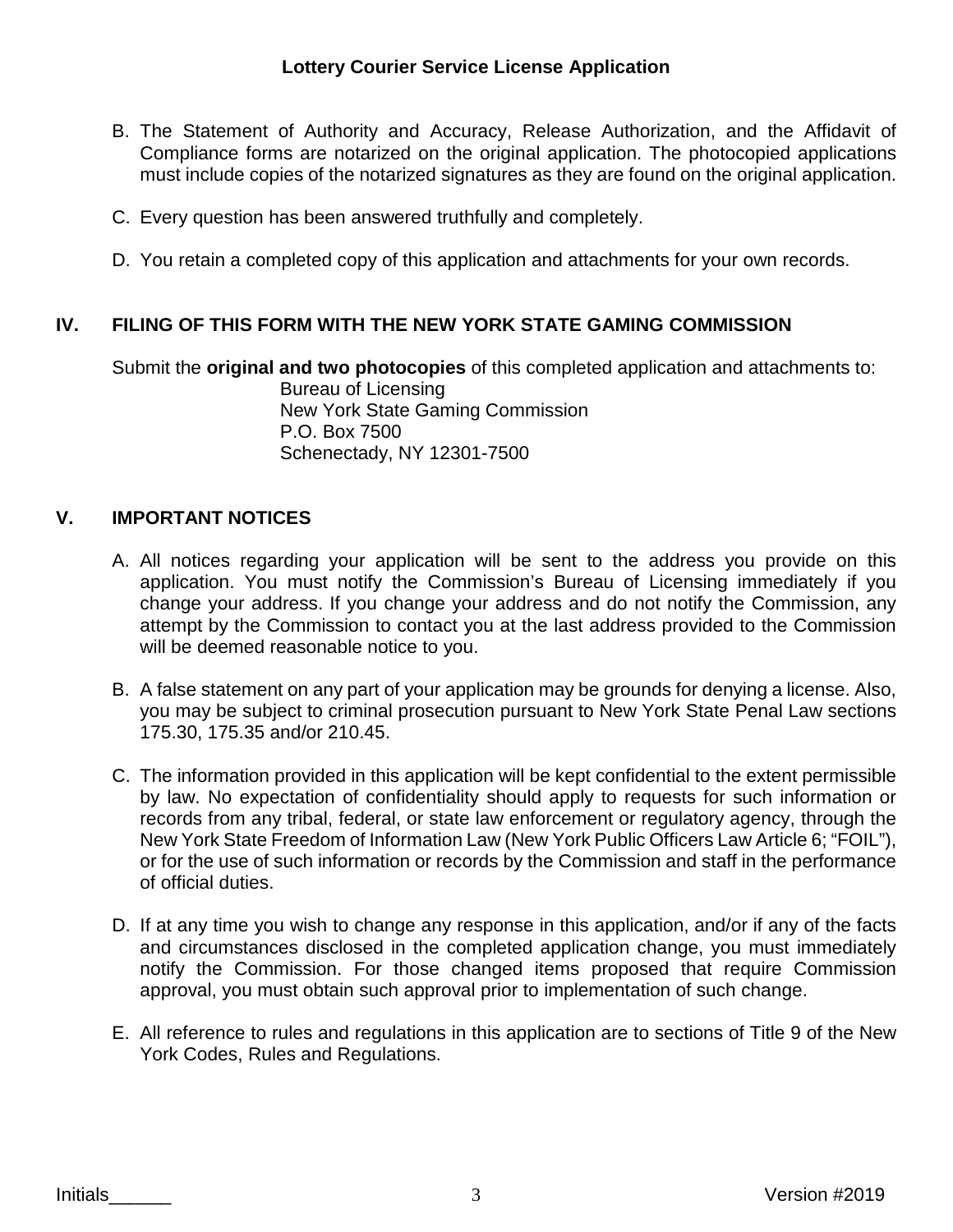F. Pursuant to New York State Tax Law § 1605(e), owners, officers, directors, members, partner, and principal management employees may be required to be fingerprinted as part of the application process. Upon receipt of the completed application, the Commission will advise each Applicant of the fingerprinting requirements. Each Applicant shall bear the expense of this process.

# **VI. RELEASE OF LIABILITY**

Notwithstanding any assurance of confidentiality contained in this application, the Applicant, by completing and submitting this application, releases the State of New York and its divisions, agencies, instrumentalities, officers, employees, and agents from any and all liability costs, claims, or damages that may result from any disclosure or publication in any manner, other than an intentionally unlawful disclosure or publication.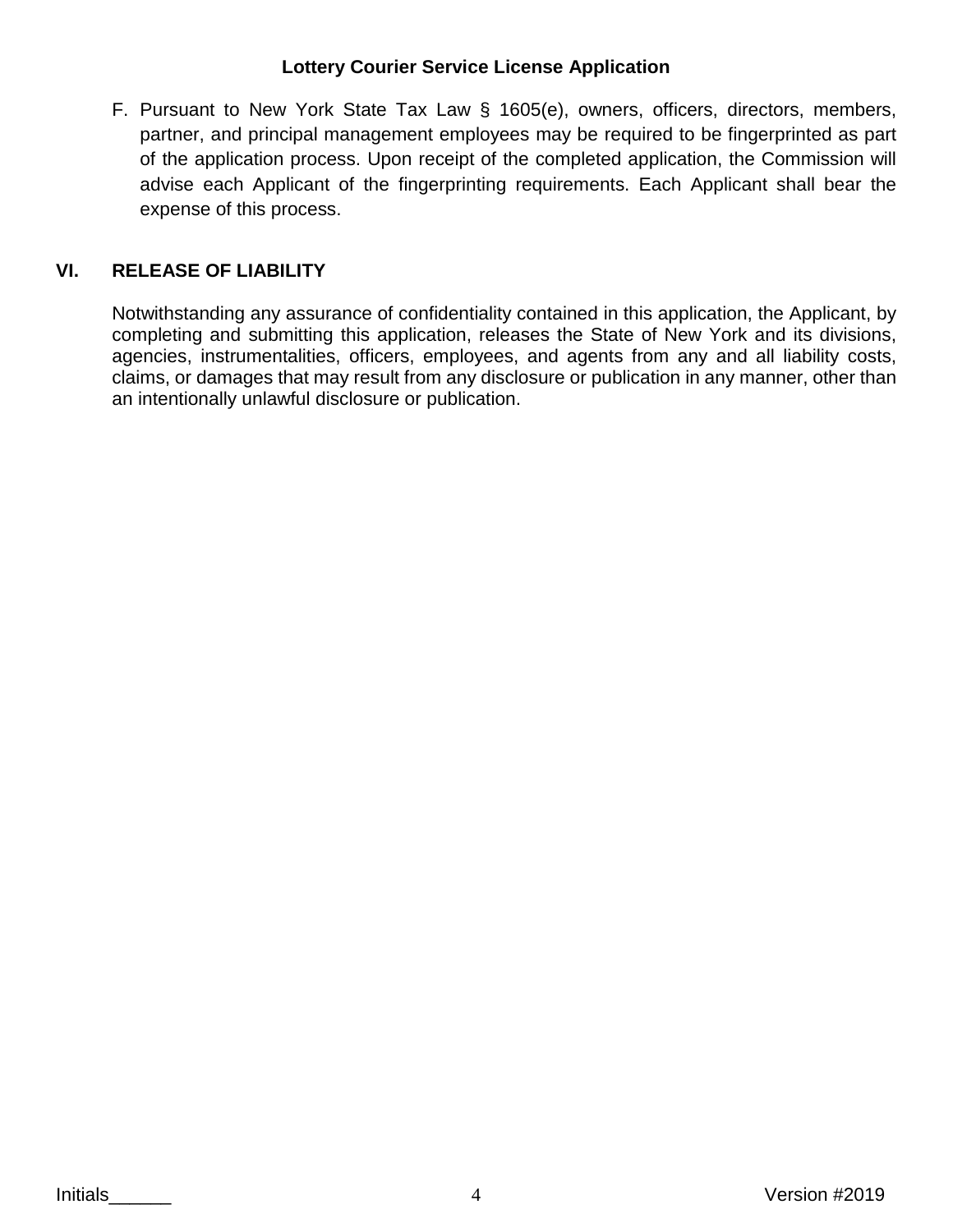| <b>Lottery Courier Service License Application</b> |  |  |  |
|----------------------------------------------------|--|--|--|
|----------------------------------------------------|--|--|--|

| 1) | <b>Applicant Name:</b>                                             |             |                          |          |            |              |                    |
|----|--------------------------------------------------------------------|-------------|--------------------------|----------|------------|--------------|--------------------|
|    | <b>Business Address:</b>                                           |             |                          |          |            |              |                    |
|    |                                                                    |             | <b>Number and Street</b> |          | City/Town  | <b>State</b> | Zip/Postal Code    |
|    | <b>Mailing Address:</b><br>(if different than Business<br>Address) |             |                          |          |            |              |                    |
|    |                                                                    |             | <b>Number and Street</b> |          | City/Town  | <b>State</b> | Zip/Postal Code    |
| 2) | <b>Business</b><br>Telephone No.:                                  |             |                          | Fax No.: |            |              |                    |
|    |                                                                    | (Area Code) | (Telephone Number)       |          | (Area Code |              | (Telephone Number) |
| 3) | Web Address:                                                       |             |                          |          | FEIN#:     |              |                    |
|    |                                                                    |             |                          |          | NYS TIN #: |              |                    |

**4) Contact**. Provide the following information for the individual officer designated to act as point of contact on behalf of the Applicant, for communications between the Commission and the Applicant regarding this application.

| Name of Applicant's Designated<br><b>Contact Person:</b> |  |
|----------------------------------------------------------|--|
|                                                          |  |

Title / Capacity:

Telephone Number:

E-Mail Address:

Mailing Address:

# **ENTITY AND BACKGROUND INFORMATION**

## **5) Organizational Documents.**

Pursuant to New York State General Business Law section 130, a courier service shall register and qualify to do business in New York State. Provide a copy of the appropriate filing receipt from the New

<span id="page-4-0"></span> <sup>\*</sup> Include the Applicant's legal name and "d/b/a" name or identity, if any.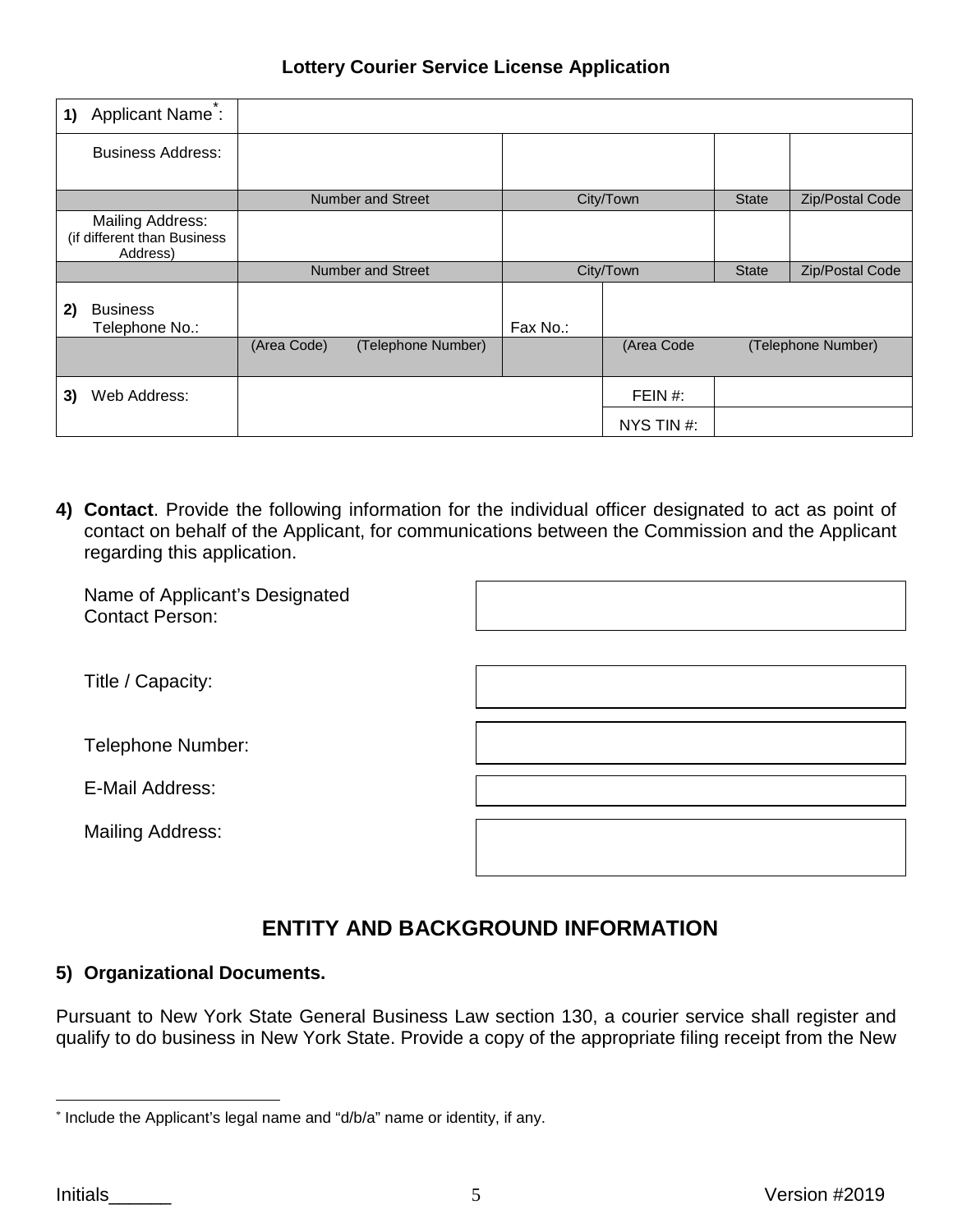York State Department of State granting authority to the Applicant to do business in New York State. (Label as Exhibit 5)

#### **6) Ownership.**

Set forth the ownership structure, direct and indirect, of the Applicant (flow or organizational chart preferred), such that each intermediate owner of more than 10% of the Applicant is identified and each ultimate beneficial owner of more than 10% of the Applicant is identified. For each owner, direct and indirect, that is disclosed, indicate the percentage of ownership. (Label as Exhibit 6)

#### **7) Officers and Managers**.

List the name, home address, date of birth and title or position at the date of this application for: (1) each officer, director, member or partner; and (2) each principal management employee (including, without limitation, any chief executive officer, chief financial officer, chief operating officer, and chief information/technology officer) of the Applicant. (If additional space is needed, label as Exhibit 7)

| <b>NAME</b> | <b>HOME ADDRESS</b> | DATE OF BIRTH | <b>CURRENT TITLE OR POSITION</b> |
|-------------|---------------------|---------------|----------------------------------|
|             |                     |               |                                  |
|             |                     |               |                                  |
|             |                     |               |                                  |
|             |                     |               |                                  |
|             |                     |               |                                  |
|             |                     |               |                                  |
|             |                     |               |                                  |
|             |                     |               |                                  |
|             |                     |               |                                  |
|             |                     |               |                                  |
|             |                     |               |                                  |
|             |                     |               |                                  |
|             |                     |               |                                  |
|             |                     |               |                                  |
|             |                     |               |                                  |
|             |                     |               |                                  |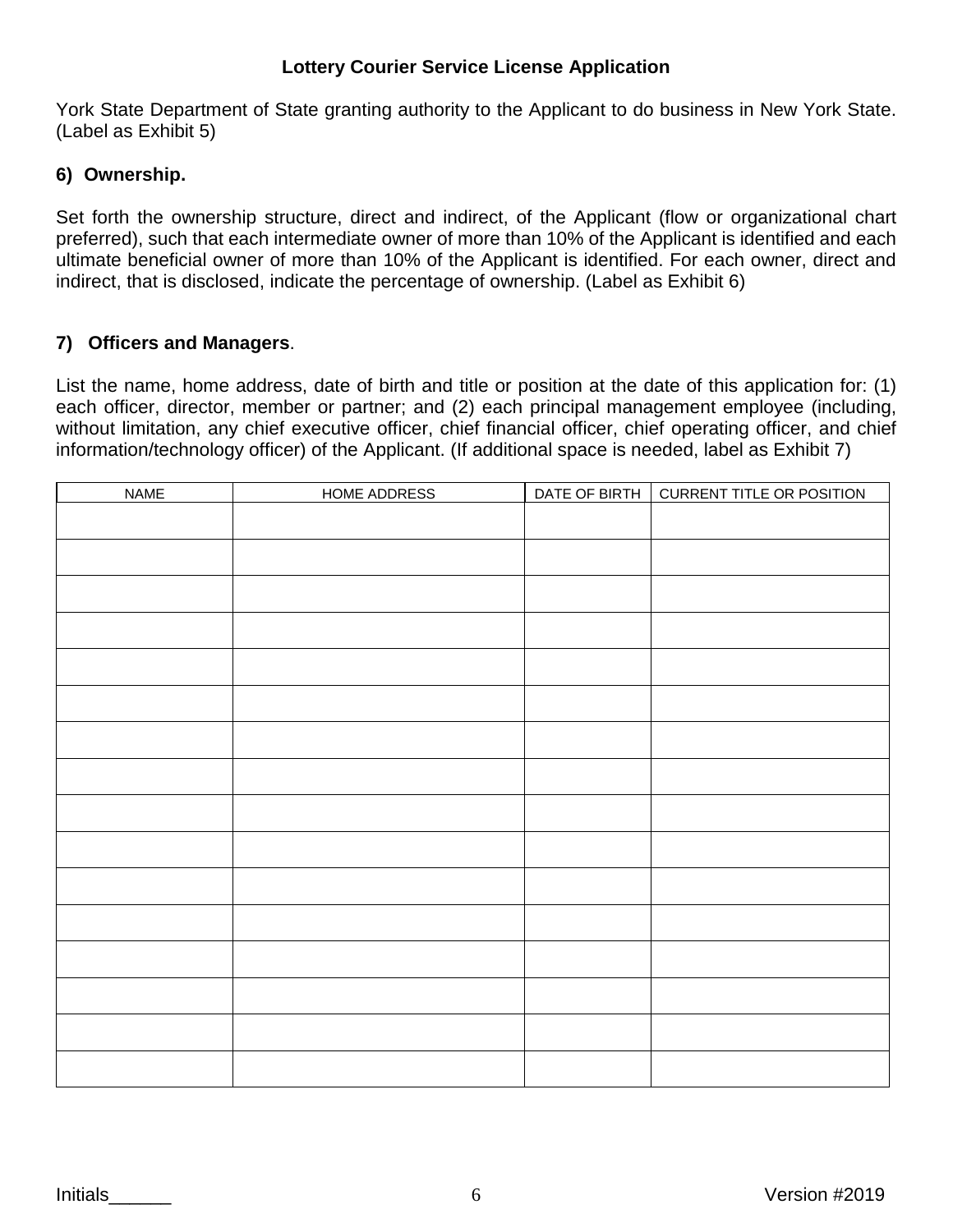#### **8) Financial responsibility.** See § 5014.2(b)(1).

- a) Provide as Exhibit 8a the Applicant's most recent financial statements audited in accordance with generally accepted auditing standards (See § 5014.15(a)(1));
- b) Provide as Exhibit 8b a copy of the most recent management letter prepared by an independent certified public accountant that lists any internal control or operational weaknesses noted during the financial statement audit and recommendations for improvement. Include with the management letter Applicant's response letter that describes any corrective actions taken or planned to be taken. (See §  $5014.15(a)(2)$ ).
- c) If the Applicant or any of its affiliates is publicly held, provide as Exhibit 8c written notice to the Commission of any report, including, without limitation, forms S-1, 8-K, 10-Q, 10-K, proxy or information statements, and all registration statements required to be filed by Applicant or its affiliates with the United States Securities and Exchange Division or other domestic or foreign securities regulatory agency, at the time of filing with such agency. (See § 5014.15(a)(3)).
- d) Describe in Exhibit 8d all debts of the Applicant, and direct and indirect owners thereof, to State or local government. (See § 5014.2(b)(7)).
- e) Tax Delinquencies and Related Pending Proceedings. Is the Applicant or any of its direct and indirect owners, officers, directors, members, or partners currently the subject of any ongoing examination/investigation by the Internal Revenue Service (IRS), New York State Department of Tax and Finance, or any other tribal, federal, state, local, or foreign regulatory or law enforcement agency or authority **and/or** has the Applicant or any of its direct and indirect owners, officers, directors, members, or partners been served with or had filed against them a notice or complaint regarding the delinquent payment of any tax required under tribal, federal, state, local, or foreign law in the past 10  $\gamma$ ears? Yes  $\Box$  No  $\Box$

**If you answered YES**, in an attachment labeled Exhibit 8e disclose the name of the taxing authority, type of tax, dates involved, amount of issue and the disposition.

g) Bankruptcy. Has the Applicant, its parent, holding, intermediary, or subsidiary companies had any petition under any provision of the Federal Bankruptcy Act or any other jurisdiction's insolvency law filed by or against it **and/or** has the Applicant, its parent, holding, intermediary, or subsidiary companies sought relief under any provision of the Federal Bankruptcy Act or under any other jurisdiction's insolvency law **and/or** has any receiver, fiscal agent, trustee, reorganization trustee, or similar officer been appointed by a court for the business or property of the Applicant, its parent, holding, intermediary, or subsidiary companies in the past 10-year period?

| -5 | N٥ |
|----|----|
|----|----|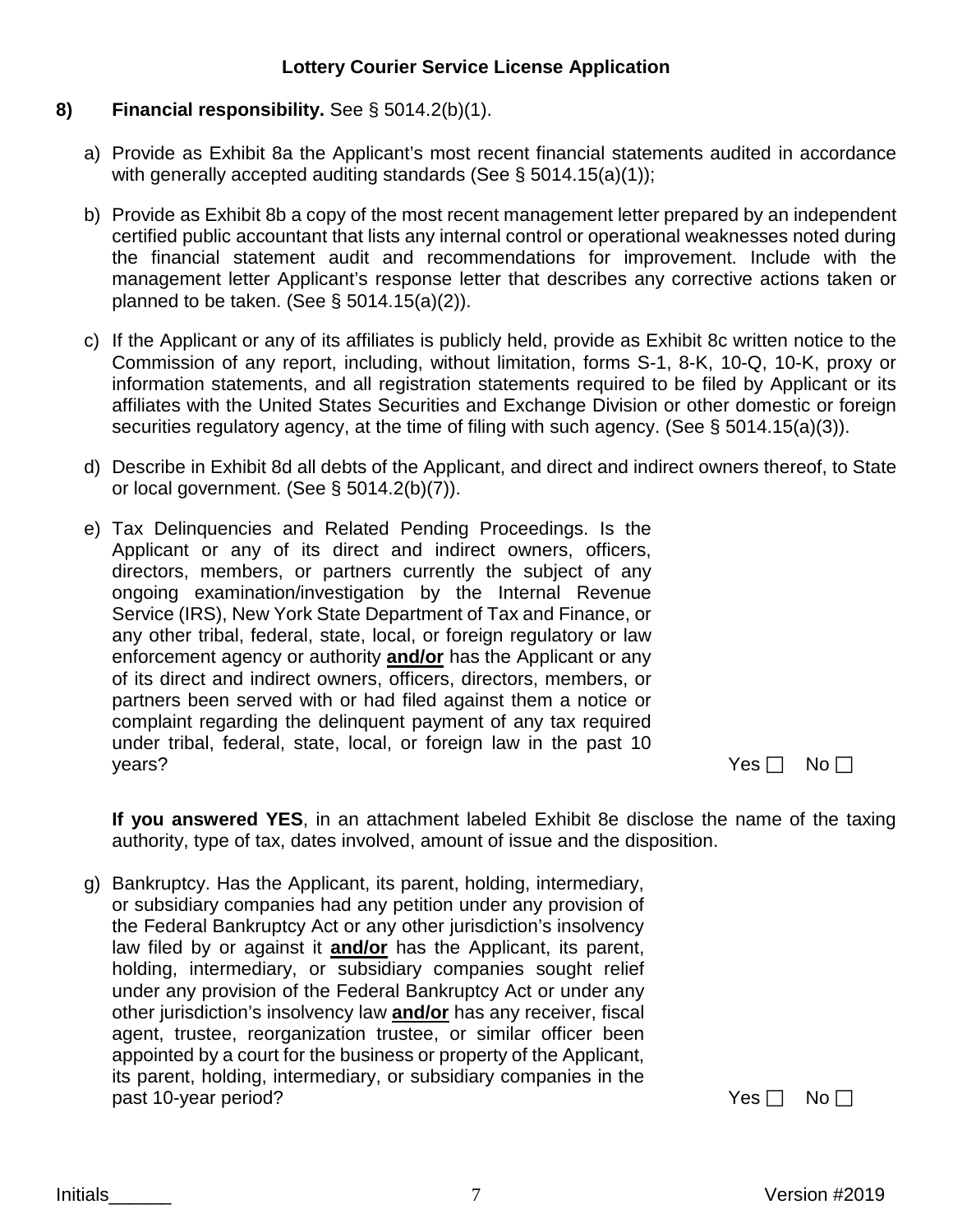**If you answered YES**, in an attachment labeled Exhibit 8f identify the entity that brought the petition or other complaint, the Court, date filed, reason, disposition, and name of the individual appointed as Receiver (if applicable).

## **9) Experience in a regulated industry.**

- a) List in Exhibit 9a each jurisdiction in which the Applicant and any related party, including, without limitation, any direct and indirect owners, officers, directors, members, or partners thereof holds or has held a license relating to gambling or gaming in the past 20 years and describe the nature of the license held.
- b) Has any license or permit held by the Applicant and any related party, including, without limitation, any direct and indirect owners, officers, directors, members, or partners thereof, been **suspended, revoked or denied, or has a fine been imposed**  by any tribal, federal, state, local, or foreign government and/or regulatory agency? Include a list of any pending matters and describe.  $\blacksquare$  No  $\blacksquare$

|    | No |  |
|----|----|--|
| es |    |  |

**If you answered YES**, in an attachment labeled Exhibit 9b describe each incident in detail and provide a copy of all the relevant information.

#### **10) Criminal Proceedings**.

Has the Applicant, any of its subsidiaries, or any related party, including, without limitation, any direct and indirect owners, officers, directors, members, or partners thereof, in any tribal, federal, state, local, or foreign jurisdiction, either (a) pled guilty, pled *nolo contendere*, been found guilty or been convicted, or forfeited bail, or been fined or otherwise sanctioned, for any criminal offense (as defined here), or (b) been named as an unindicted co-conspirator in any criminal proceeding?  $\Box$  No  $\Box$ 

**If you answered YES**, for each incident provide the name of the case and docket number, the name and location of each law enforcement agency and court, the nature and date of the criminal offense, the disposition, and all relevant information in an attachment labeled Exhibit 10.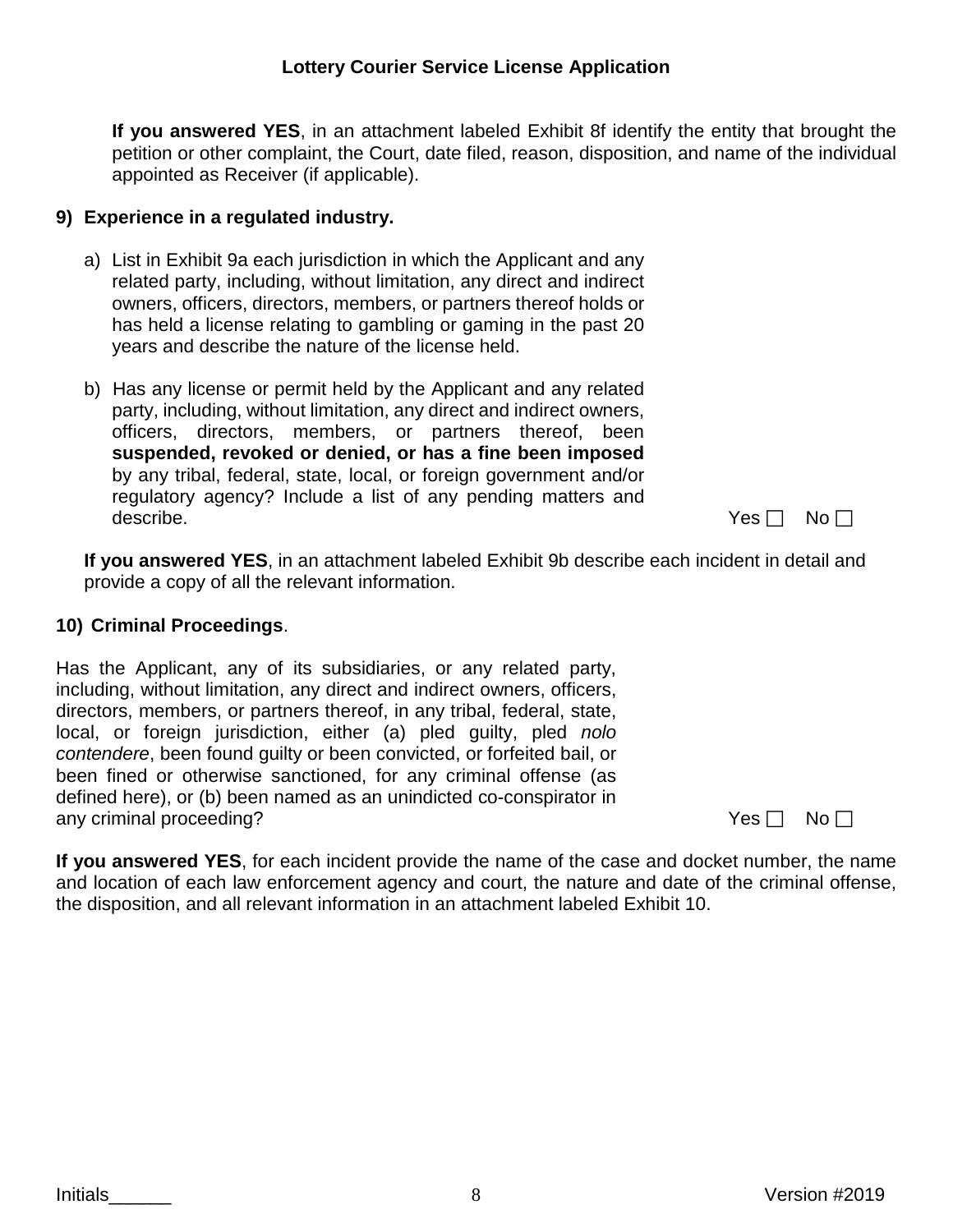#### **11) Intellectual property.**

Has the Applicant used trademarks or any other marks owned or controlled by the Commission or any multi-state lottery consortium without explicit approval of the trademark owner? (See  $§ 5014.3(a)(6))$ 

Yes  $\Box$  No  $\Box$ 

**12) Proposed network.** Does the Applicant operate a computer or mobile network platform currently? If so, describe in Exhibit 12 the business experience of the Applicant and any related party (including, without limitation, any direct and indirect owners, officers and/or directors thereof) operating such a network or networks. Describe all networks the Applicant or related parties operate or have operated, the locations in which these networks are (or have been) operated, whether any such networks related to lottery or any other form of gambling or gaming, (see § 5014.2(b)(8)), and the extent to which persons under the age of 18 frequent such networks (see § 5014.2(b)(3)).

# **PROPOSED COURIER SERVICE OPERATIONS**

#### **13)**

(a) **Request Processing Location.** Identify the location within New York State where the Applicant will receive and process courier service requests. (See §§ 5000.2(p) and 5014.7(d)).

| LOCATION ADDRESS | TELEPHONE # | LOCATION CONTACT NAME |
|------------------|-------------|-----------------------|
|                  |             |                       |

(b) **Ticket Processing Location**. Identify the location within New York State where the Applicant will process tickets obtained from a licensed sales agent (please be sure to specify Applicant ticket processing location (*i.e.*, scanning tickets and fulfilling prizes) and NOT sales agent ticket printing location). (See §§ 5000.2(p) 5014.7(d)).

| <b>LOCATION ADDRESS</b> | TELEPHONE # | LOCATION CONTACT NAME |
|-------------------------|-------------|-----------------------|
|                         |             |                       |

#### **14) Business Plan**

Provide the Applicant's business plan for courier services as Exhibit 14 (see § 5014.2(b)(11)). Such plan shall include:

- a) the estimated sales per week (see  $\S$  5014.2(b)(4));
- b) a list of the Lottery games the Applicant intends to offer (see §§ 5014.3(a)(7) and (b) and 5014.5);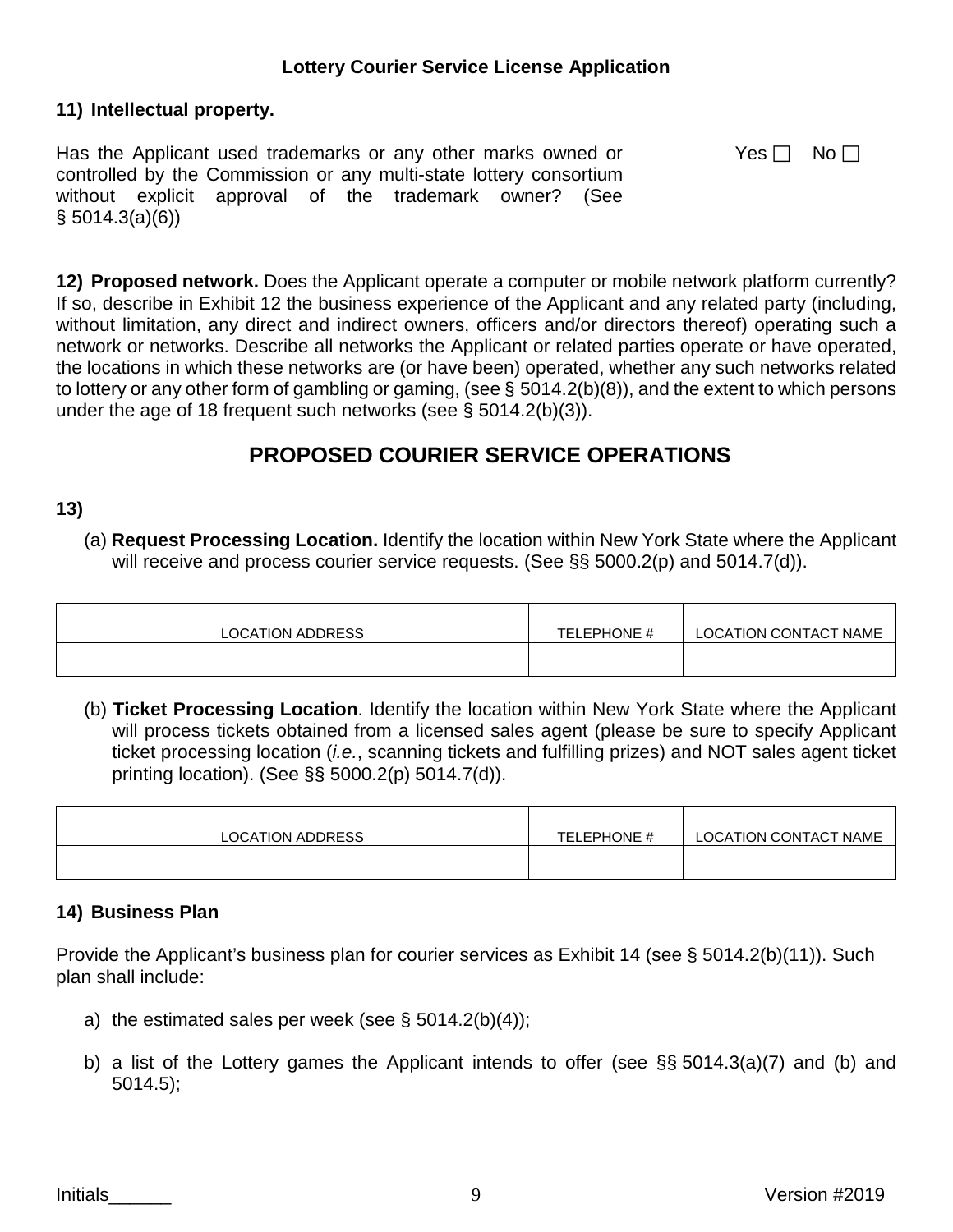- c) proposed service charge, if any (see  $\S$  5014.19(a));
- d) proposed methods for funding of accounts (see § 5014.10(c);
- e) a description of the Applicant's customer support policies and procedures, including responding to and resolving inquiries, complaints and disputes; maintaining a permanent record summarizing the number and nature of consumer complaints and the resolution or outcome of such complaints; and maintaining records of customer complaints for a period of two years, including:
	- i.) the original or copies of the complaint;
	- ii.) all written communications between the licensee and the complainant;
	- iii.) all documents or telephone recordings created in connection with a complaint;
	- iv.) any documentation provided to the courier customer by the licensee;
	- v.) the name and address of the complainant;
	-
	- vi.) the purpose of the complaint;<br>vii.) the date the complaint was ree the date the complaint was received by the courier service;
	- viii.) the complaint denial whenever a complaint is denied; and
	- ix.) any additional information used by the courier service in determining how to resolve the complaint

(see §§ 5014.3(a)(8) and 5014.18);

- f) sample courier customer agreement and sample user terms and conditions (see § 5014.6);
- g) marketing plans, network promotional features, discounts, group packages; and
- h) a list of any Lottery sales agents with whom the Applicant intends to partner or from whom the Applicant intends to purchase Lottery tickets;
- i) a description of how the Applicant intends to accept a request to purchase authorized game tickets.

## **15) Internal Controls**

Provide as Exhibit 15 the Applicant's existing or proposed internal controls and the purpose of each. Internal controls should demonstrate that the Applicant has adequate controls in place to address data security, responsiveness to cybersecurity events to mitigate any negative events, recovery from cybersecurity events and restoration of normal operations and services, risk assessment and mitigation, training, access controls and identity management, systems operations and availability concerns, courier customer data privacy, incident response, disaster recovery, document retention and any other relevant control issue. (See §§ 5014.2(b)(10) and 5014.16). If proposed controls are submitted with this application, the Applicant shall submit final controls to the Commission and obtain final Commission approval for Applicant's internal controls prior to Applicant's system going live.

Describe the controls Applicant has in place to ensure that no courier customer is able to establish more than one courier customer account with Applicant. (See § 5014.10(b)).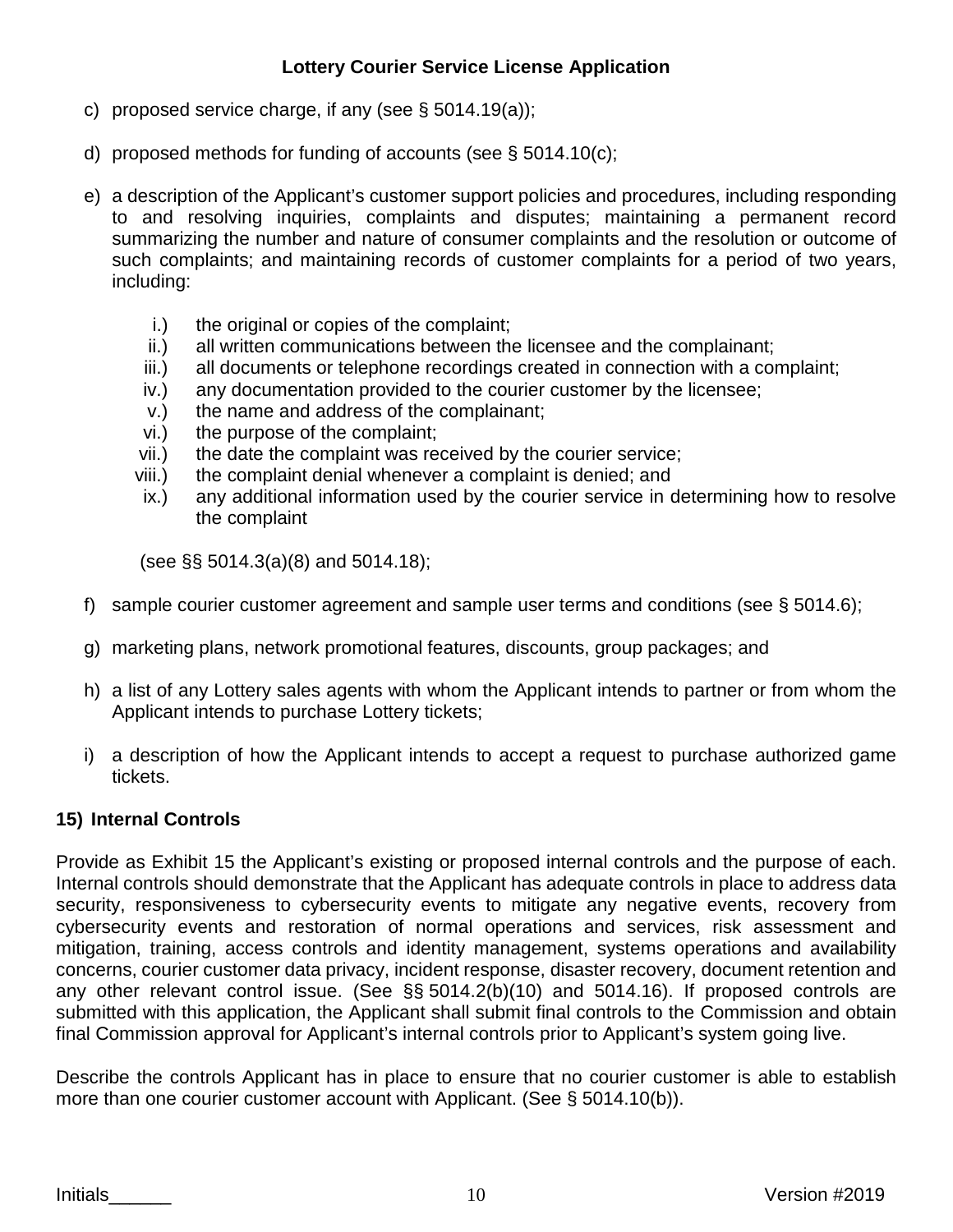# **16) Financial Controls**

Provide as Exhibit 16:

- a) the Applicant's financial controls and purpose of each. Financial controls shall ensure financial statement reliability, the safeguarding of courier customer personal information including credit cards, banking information, and other personal financial information, including safeguarding the system as a whole. (See §§ 5014.2(b)(10) and 5014.15);
- b) the individual or entity you propose to perform an independent audit and compliance certification as required by § 5014.3(c); and
- c) the 12-month period that is Applicant's fiscal year.

## **17) Technical standards**

Describe in Exhibit 17 how the Applicant will process each courier customer ticket purchase request. Specifically discuss how the following processes will be completed (see § 5014.2(b)(10)):

- a) accepting a request to purchase authorized game tickets;
- b) generating the tickets to complete the courier customer's purchase request through a dedicated terminal of affiliate agent;
- c) recording image of the front and back of the ticket to create a legible image thereof;
- d) matching the ticket to the courier customer's purchase request and verifying the accuracy of the purchase;
- e) providing the courier customer with a purchase confirmation and an image of the front and back of the ticket purchased including watermark;
- f) processing and recording each ticket purchased as an individualized transaction;
- g) processing and recording of multi-drawing Lottery tickets;
- h) handling required ticket cancellation and refunds (see §§ 5014.12(b) and 5014.19(d));
- i) providing to each courier customer each promotional benefit to which such courier customer is entitled (see § 5014.17(a));
- j) ensuring tickets remain secure from Lottery sales agent location (where ticket purchase occurs) to Applicant's location for processing;
- k) sample incident reports and proposed escalation plan by incident type (see § 5014.7(h)); and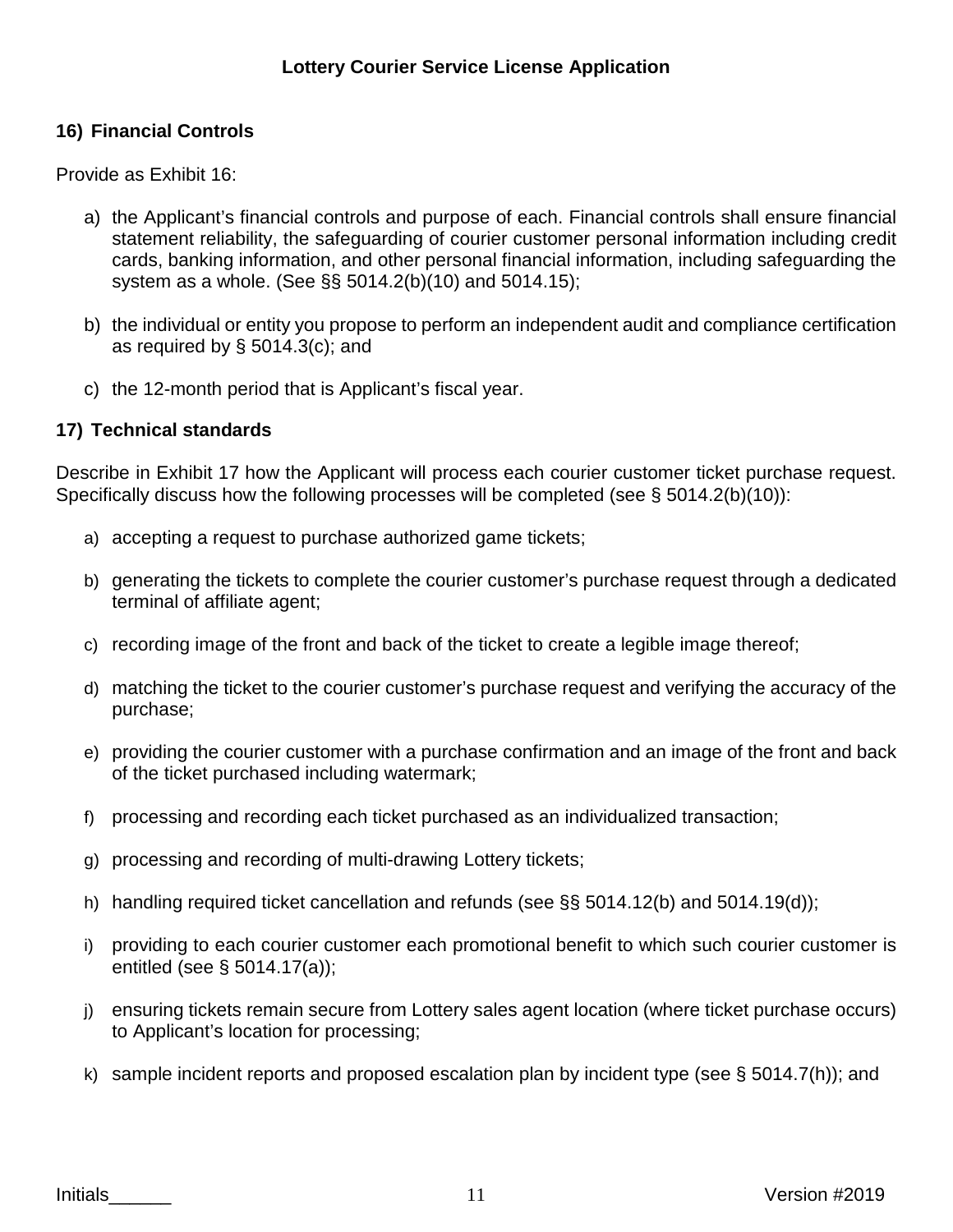l) if Applicant intends to employ courier-service-produced play slips, how such play slips would be at least as accurate as the play slips supplied by the Commission and provide proof that such method or means has been tested and verified by an independent third-party testing facility. (see  $§ 5014.7(e)$ ).

Also describe in Exhibit 17 the display notice warning of the risk of being defrauded by lottery scams and information on playing responsibly (see §§ 5014.2(b)(10) and 5014.3(a)(1)).

# **18) Self-Exclusion and Request Limit**

a) Describe in Exhibit 18a how the Applicant will maintain a courier customer self-exclusion list. Such description shall explain:

- i.) the Applicant's mechanism for allowing courier customers to register through Applicant's network to exclude themselves from using the network;
- ii.) an explanation of Applicant's mechanism of ensuring that any courier customer placed on the self-exclusion list is prevented from requesting tickets through Applicant's network; and

b) Describe in Exhibit 18b how the Applicant will ensure the Applicant's network includes the following features:

- i.) a daily courier customer request limit of an amount approved by the Commission, which may provide that prize amounts of \$600 or less awarded to a courier customer and credited to the courier customer's account may be excluded from the daily request limit;
- ii.) the ability for a courier customer to set a lower personal daily request limit; and
- iii.) a waiting period, as determined by the Commission, before a courier customer can raise a previously set personal daily request limit. (See  $\S$  5014.3(a)(2) and (3)).

## **19) Database, Network, Platform, Ticket Processing**

Describe in Exhibit 19:

- a) the Applicant's courier customer and ticket management system, to include a secure database of all tickets requested through Applicant's network;
- b) Applicant's method of restricting its receipt of requests for courier services to only those made by courier customers physically located in the State of New York at the time of purchase (See  $§ 5014.7(a)$ ;
- c) Applicant's method of restricting requests for courier services to exclude those made from any area within the State of New York that the Commission designates as a prohibited sales area (See § 5014.7(b));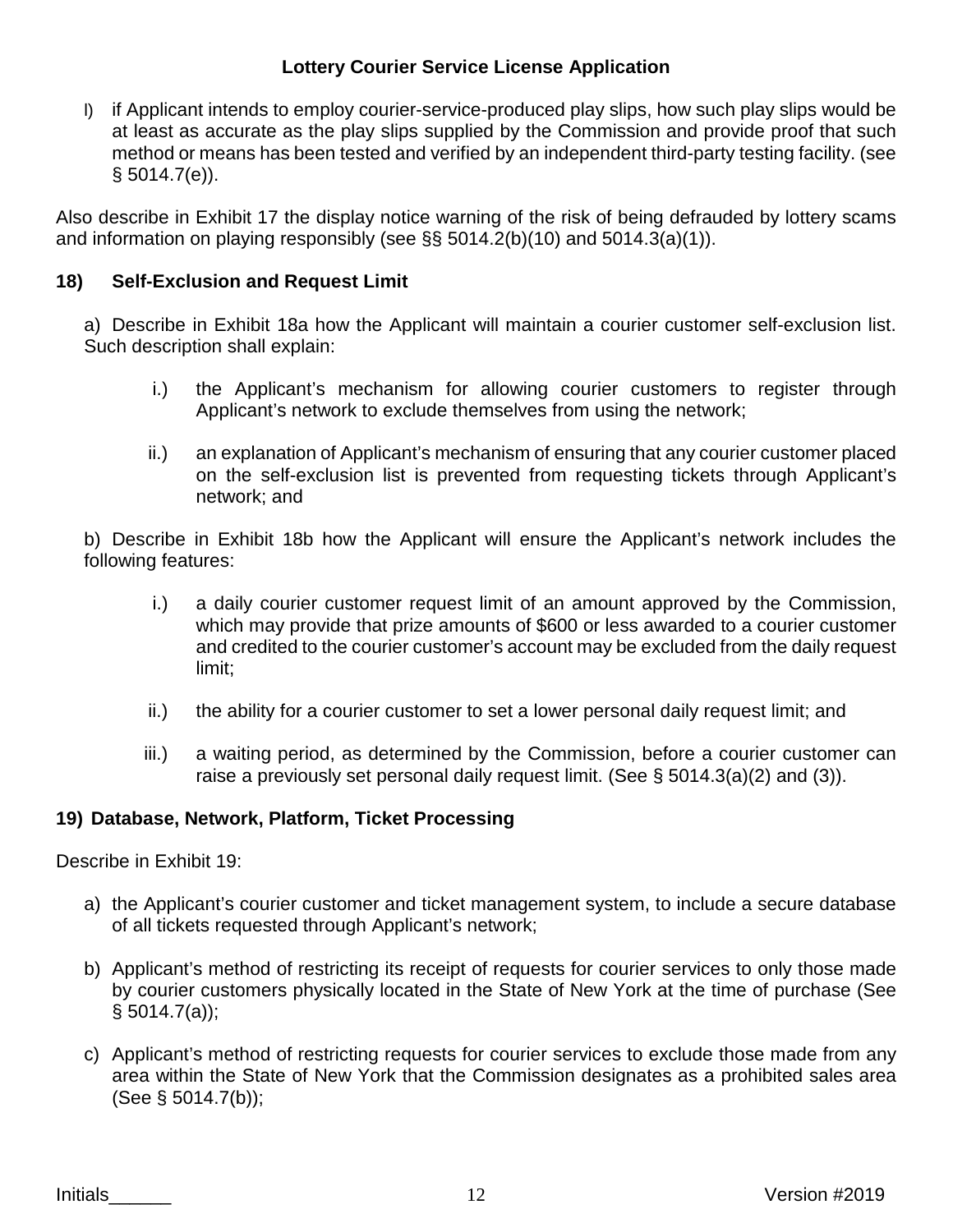- d) Applicant's method of providing a courier customer with the location of the nearest Lottery sales agents using GPS technology. In the event a courier customer attempts to request courier services through the network of a courier service in the period between the halt of requests via the network but prior to the drawing cutoff, such method shall be capable of directing the courier customer to the nearest Lottery sales agent in a timely manner (see § 5014.7(c));
- e) whether Applicant's proposed network is frequented by persons under the age of 18 years (see  $§$  5014.2(b)(3));
- f) Applicant's method for ensuring delivery only of draw games as approved by the Commission for delivery by the Applicant. (See §§ 5014.3 (7));
- g) where on the Applicant's network the text required by section 5014.11(b)(1) will appear and provide a sample screenshot;
- h) where on the Applicant's network the warning required by section 5014.11(b)(2) will appear and provide a sample screenshot; and
- i) where on the Applicant's network the drawing cutoff message required by section 5014.12(a)(2) will appear and provide a sample screenshot.

# **20) Ticket Confirmation**

Describe in Exhibit 20 the Applicant's mechanisms for:

- a) providing a customer with an email confirmation of the purchase or procurement of the ticket, including the relevant game, applicable draw data and player's name, immediately following a request for courier services or issuance of a ticket pursuant to a Lottery promotion (See  $§ 5014.7(f)(1));$
- b) providing a customer with an email confirmation of the ticket processing immediately following ticket processing, including the serial number of the ticket and the relevant game, applicable data and player's name (see  $\S$  5014.7(f)(2)); and
- c) providing a customer with an image of the front and back of an issued ticket in its entirety, which image shall contain a watermark of the ticket (see  $\S$  5014.7(f)(3)).

Describe how the mechanism to provide the customer with an image of the front and back of the ticket ensures that:

- a) the image is available within the timeframe for ticket processing as set forth in section 5014.12(a);
- b) the image is available only for the purchaser of the ticket to view through the network; and
- c) is not accessible by any other use of the network (see  $\S 5014.7(f)(3)$ ).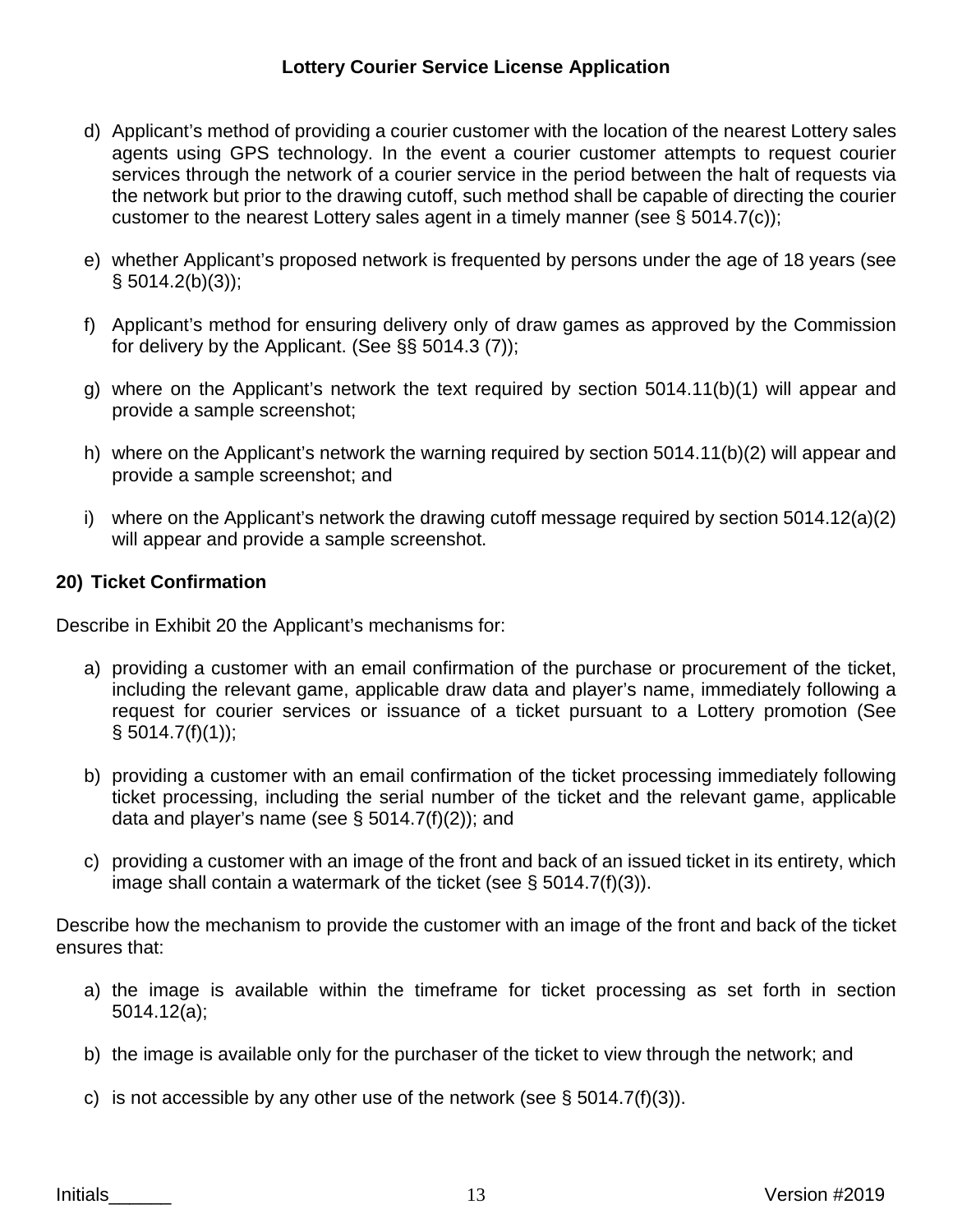# **21) Record of Courier Customer Purchases**

Describe in Exhibit 21

- a) the Applicant's method for providing to the Commission in an electronic format, no later than 15 minutes before the drawing to which such data relates, the following data for each drawing for which Applicant provides a ticket:
	- i) Lottery game;
	- ii) drawing date and time;
	- iii) full name of the courier customer as set forth in such customer's account;
	- iv) customer account number;
	- v) electronic mail address of the courier customer;
	- vi) date the ticket was issued;
	- vii) Lottery transaction identification number for the purchase transaction;
	- viii) location of the purchase; and
	- ix) time of the purchase (see  $\S$  5014.7(g)).
- b) the storage location and security specifications for the storage of each physical ticket purchased on behalf of customers (see § 5014.12(e)).
- c) the Applicant's ticket retention and destruction procedures (see §§ 5014.12(f) and 5014.13).

## **22) Prevention of use by Prohibited Persons**

Describe in Exhibit 22 the Applicant's procedures for preventing the following persons from opening an account or placing a request for courier services through Applicant's network:

- a) persons under the age of 18 (see  $\S$  5014.8(a)(1)), including:
	- i) specification of parental controls procedures to allow parents and guardians to exclude persons under the age of 18 from placing a request for courier services through Applicant's network, explaining what information is made available about the specific steps a parent or guardian may take to implement parental controls, including the toll-free number that a licensee shall provide for individuals seeking help in establishing such parental controls (see § 5014.8(b)(1)(i));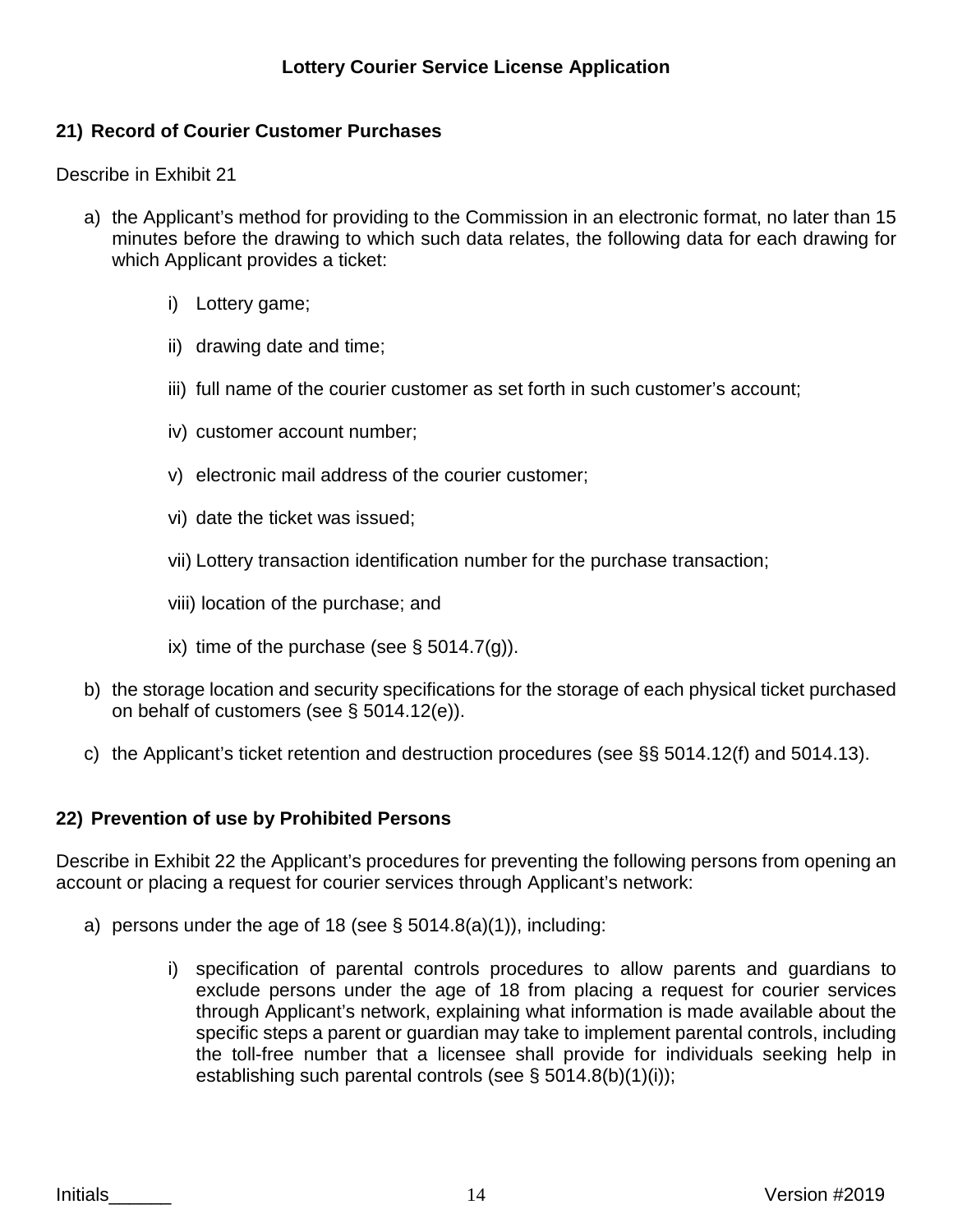- ii) a detailed explanation of the steps taken to prevent persons under the age of 18 from placing a request for courier services through Applicant's network, explaining what types of native or third-party age verification procedures are implemented to verify that each person registering for an account with such licensee is not under the age of 18  $(see § 5014.8(b)(1)(ii))$ ;
- iii) procedures used to identify and deactivate accounts created or used by persons under the age of 18 and to exclude such persons from all paid activity offered through Applicant's network (see § 5014.8(b)(1)(iii));
- iv) verification that any account balance attributable to a person under the age of 18 shall be refunded, less any prizes already awarded, within no more than two business days of discovery that such account is attributable to such person (see § 5014.8(b)(1)(iv));
- v) explanation of how deposits made by a person under the age of 18 will be refunded upon discovery that an account is attributable to such person (see  $\S$  5014.8(b)(1)(iv)); and
- vi) procedures to ensure that persons under the age of 18 do not receive promotional materials that relate to Applicant's network (see § 5014.8(b)(1)(v)).
- b) employees, officers, directors, or direct or indirect owners of Applicant (see § 5014.8(a)(2));
- c) any spouse, child, brother, sister or parent residing as a member of the same household in the principal place of abode of any employee, officer, director, or direct or indirect owner of Applicant (see § 5014.8(a)(3));
- d) any person identified on a restricted list the Commission provides (see § 5014.8(a)(4)); and
- e) players not physically present in the state of New York State at the time of request (see § 5014.8  $(b)(2)$ ).

Provide a copy of Applicant's terms of use applicable to Applicant's network specifying that the aforementioned categories of individuals are prohibited from placing requests for courier services through Applicant's network (see § 5014.8(c)).

# **23) Banking.**

Provide in Exhibit 23 the name of the national or State chartered banking institution where the Applicant has established (or will establish) a trust account with balances sufficient to pay all money deposited by or on behalf of courier customers for the purchase of tickets, including all courier customer prizes, with documented proof of the existence of the account and current balance (see § 5014.10(d)).

# **24) Anti-Money Laundering**

Describe in Exhibit 24 the following anti-money laundering procedures for the Applicant: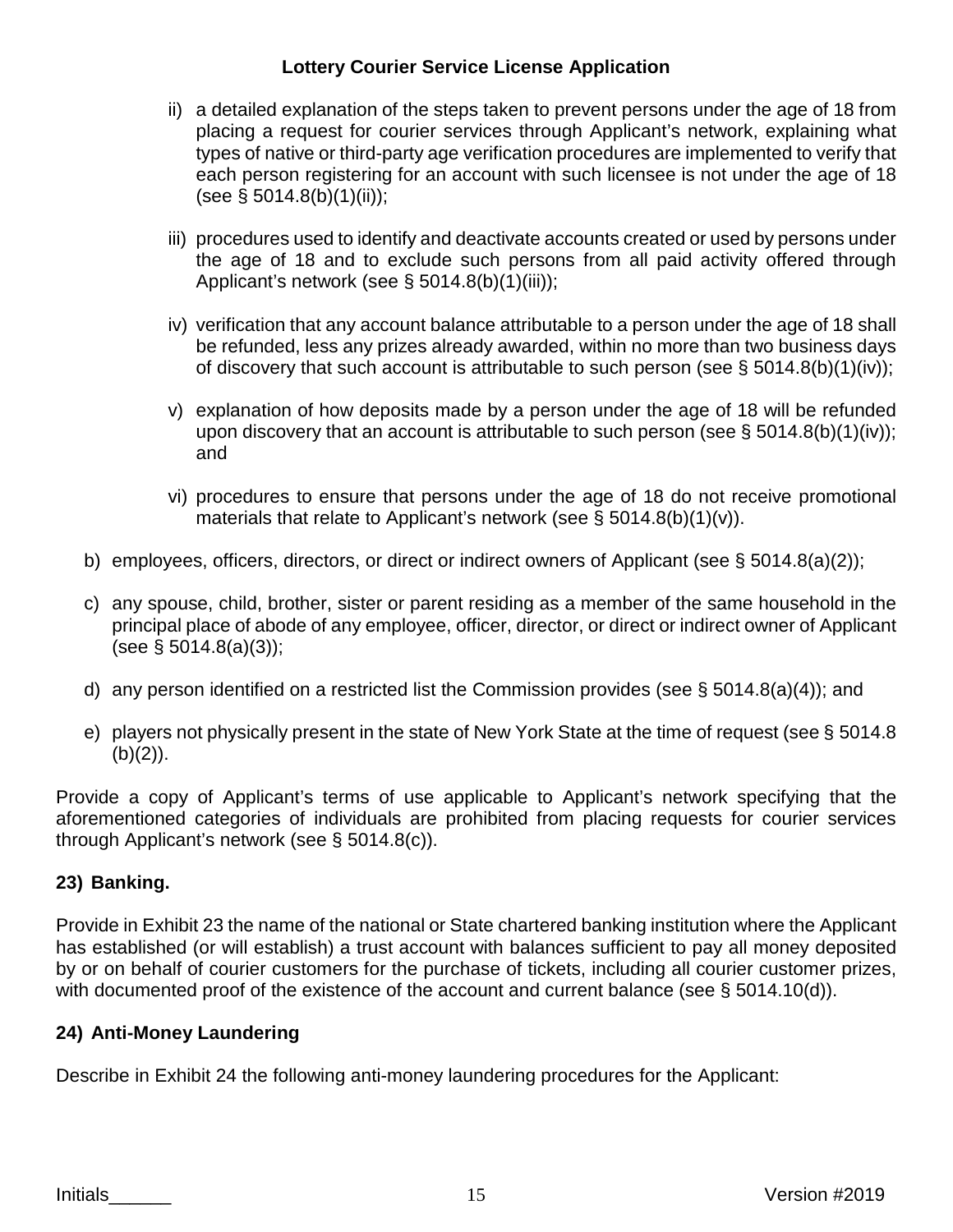- a) an established system of internal policies, procedures and controls to assess anti-money laundering related risks, considering, among other things, play volume and character, range of financial services offered, characteristics of certain games, contestant behaviors and contestant characteristics (see § 5014.15(b)(1));
- b) the name, resume and relevant certifications of Applicant's designated anti-money laundering compliance officer (see § 5014.15(b)(2));
- c) copies of an internal and/or external independent audit conducted to test for compliance (see  $§ 5014.15(b)(3)$ ;
- d) training for appropriate employees in reportable currency transactions and identifying unusual or suspicious transactions (see § 5014.15(b)(4));
- e) assignment of an individual or group of individuals to be responsible for day-to-day compliance (see § 5014.15(b)(5)); and
- f) automated programs to aid in assuring compliance when automated processing systems are in use (see § 5014.15(b)(6)).

#### **25) Indemnification and Insurance**

Provide as Exhibit 25a the executed Statement of Indemnification in the form attached (see  $§ 5014.3(d)$ .

Prior to approval, provide as Exhibit 25b proof of the Applicant's insurance coverage, including a declarations page (or pages) showing limits of liability for each type of coverage required as attached under "Exhibit 25b Requirements" (see § 5014.3(e)).

## **26) Independent Third-Party Testing**

As a condition to the issuance of a courier service license, Applicant's interactive systems, equipment and/or related components must undergo independent third-party testing pursuant to § 5014.9 prior to approval (see also § 5014.3(f)). Provide in Exhibit 26 the name and address of the laboratory that conducted this testing, explaining whether testing of the following occurred:

- a) player account registration;
- b) player account controls;
- c) control program;
- d) client software;
- e) gaming disable/enable;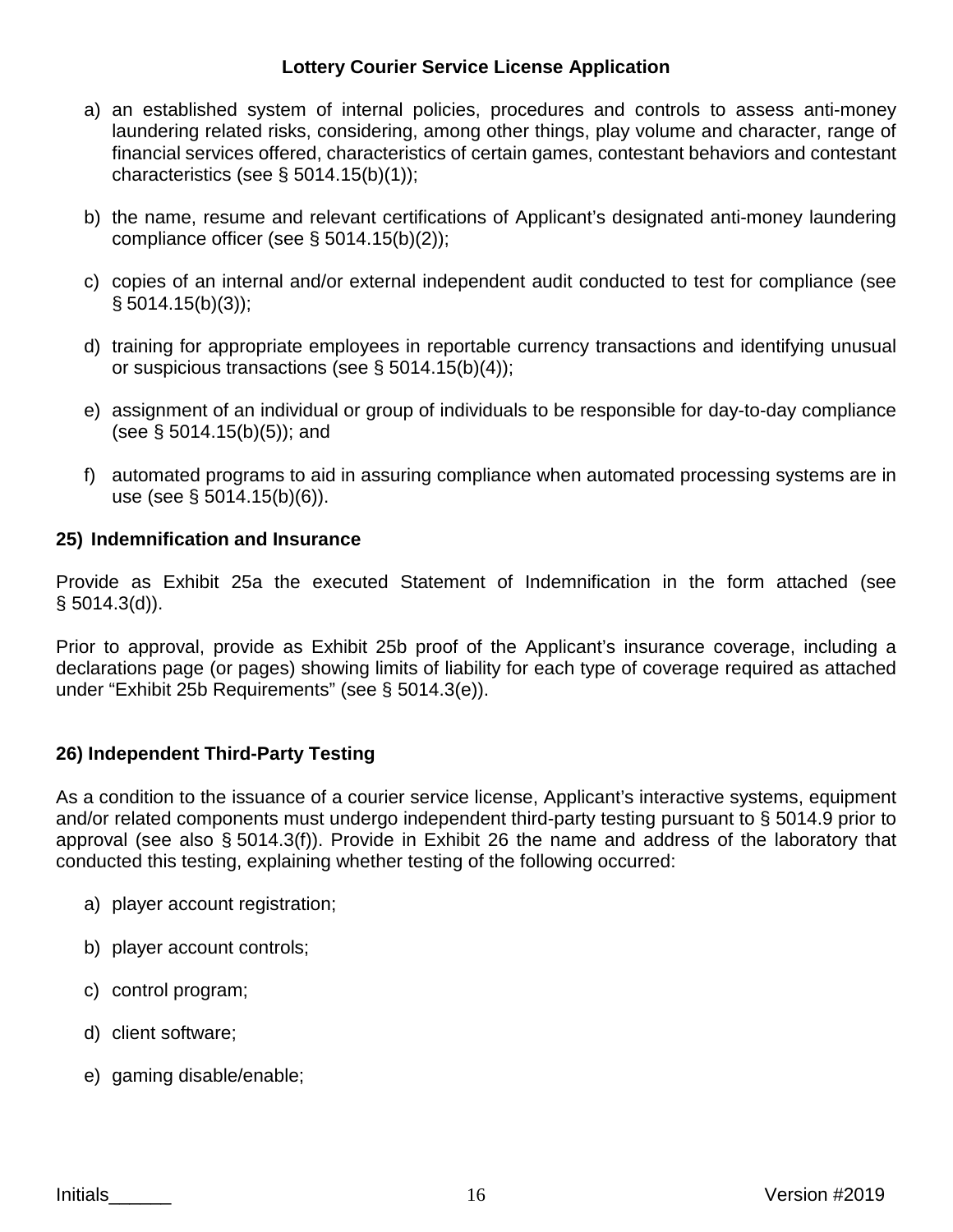- f) shutdown and recovery;
- g) malfunction;
- h) geolocation;
- i) advertising;
- j) player loyalty programs;
- k) reporting;
- l) player interface;
- m) game recall;
- n) information security policy;
- o) administrative controls;
- p) technical controls;
- q) physical and environmental controls; and
- r) any other function or feature as required by the Commission.

Include within Exhibit 26 any written reports supplied by the laboratory. If applicable, explain why any of the aforementioned topics in a through r above was/were not the subject of testing. (see §§ 5014.3(f) and 5014.9).

# **27) Backup database**

Provide as Exhibit 27, a detailed description of Applicant's secure backup database located at a separate physical location from Applicant's primary database (see § 5014.3(a)(5)).

# **28) Notification of and Payment of Prizewinners**

Describe the following in Exhibit 28 (see § 5014.14):

- a) the process and methods used by Applicant to notify a courier customer of any winning amount within one hour of the Commission's publication of winning numbers and prize amounts;
- b) applicant's procedures to notify the Commission of the identity of prizewinner, prize amount and game details for individual prizes of more than \$600;
- c) the process to validate and redeem winning ticket on behalf of the courier customer for a prize of \$600 or less and proposed methods of prize payment;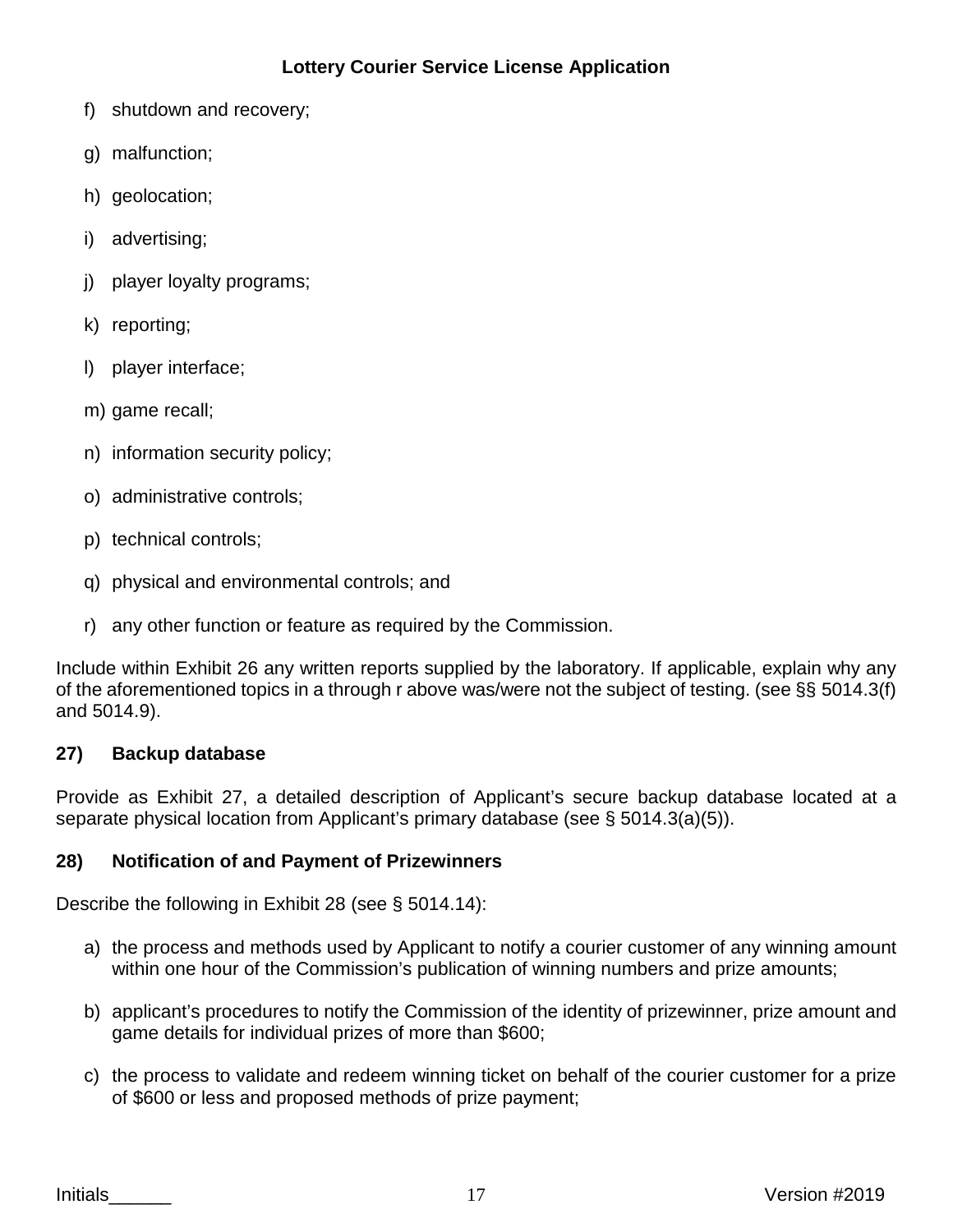- d) applicant's procedures for handling prizes above the \$600 threshold pursuant to § 5014.14(c); and
- e) the method used to print prizewinner's full name on the back of a winning ticket.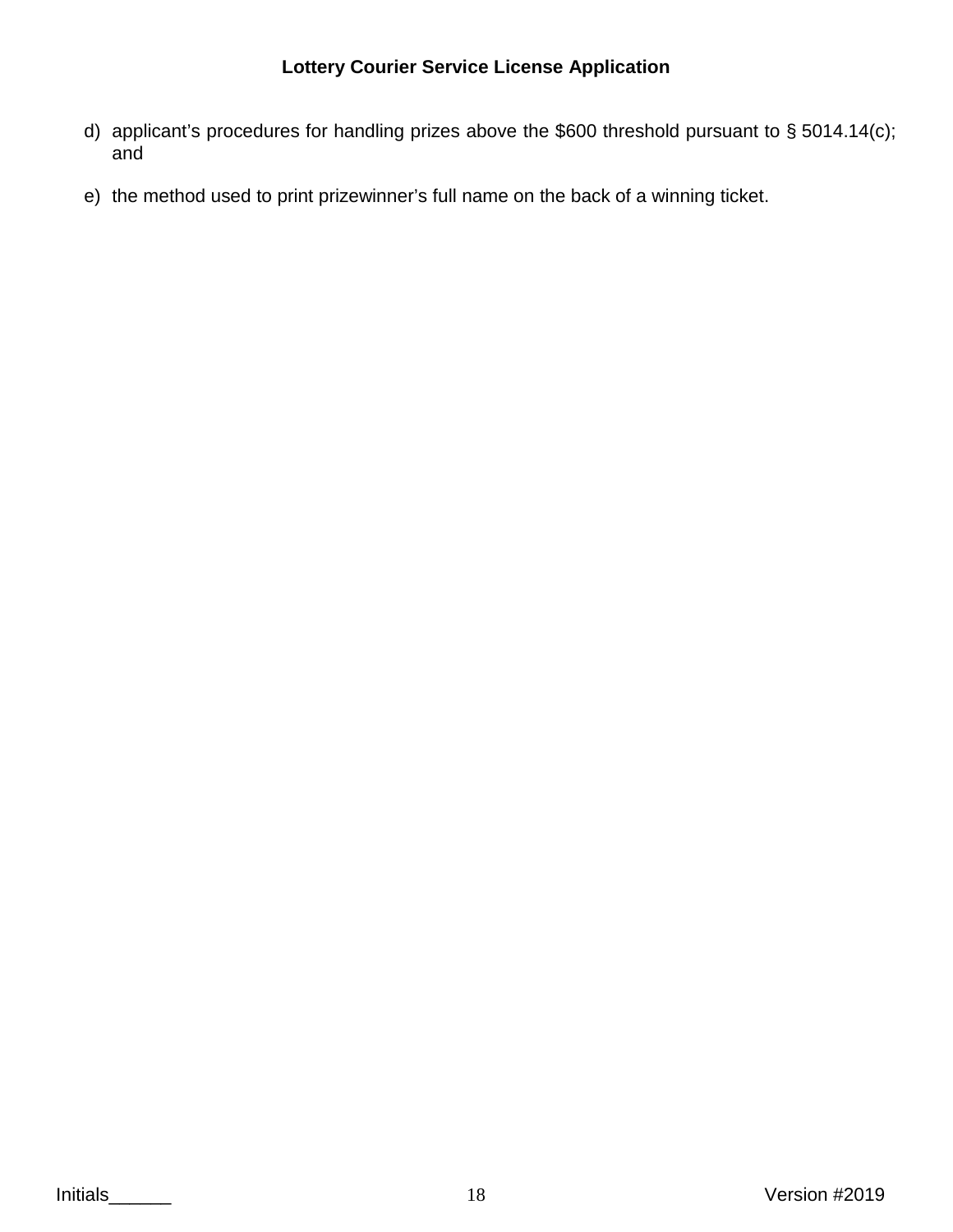# **STATEMENT OF AUTHORITY AND ACCURACY**

| STATE OF                           |              |                           |                          |
|------------------------------------|--------------|---------------------------|--------------------------|
|                                    | SS:          |                           |                          |
| <b>COUNTY OF</b>                   |              |                           |                          |
| (Print or Type Name of individual) | on behalf of | (Legal Name of Applicant) | hereafter referred to as |

"the Applicant", being duly sworn according to law deposes and says:

- 1. I am authorized to submit the information in this application by and on behalf of the Applicant.
- 2. I personally supplied the information contained in this form on behalf of the Applicant and I swear that the information provided is true and correct.
- 3. I understand and read the English language or I have had a competent interpreter read and explain the questions and requirements to me, and record the answer I have given to each and every question on this application.
- 4. I swear that the foregoing statements made by me are true. I am aware that if any of the foregoing statements made by me is intentionally false, I am subject to punishment, which may include sanctions for violation of the New York State Penal Law.
- 5. I understand that a license that may be issued pursuant to this license application shall be deemed conditioned upon the Applicant's compliance with the provisions of applicable statutes rules and regulations, orders and directives of the New York State Gaming Commission.

Dated:  $\Box$ 

*(Signature of Individual named above*)

\_\_\_\_\_\_\_\_\_\_\_\_\_\_\_\_\_\_\_\_\_\_\_\_\_\_\_\_\_\_\_\_\_\_\_\_\_\_\_\_  *(Print or Type the Individual's Capacity / Title)*

Subscribed and sworn to before me this \_\_\_\_\_day of \_\_\_\_\_\_\_\_\_\_\_\_, 20\_\_\_\_.

| State of           |  |
|--------------------|--|
| County of          |  |
| Commission expires |  |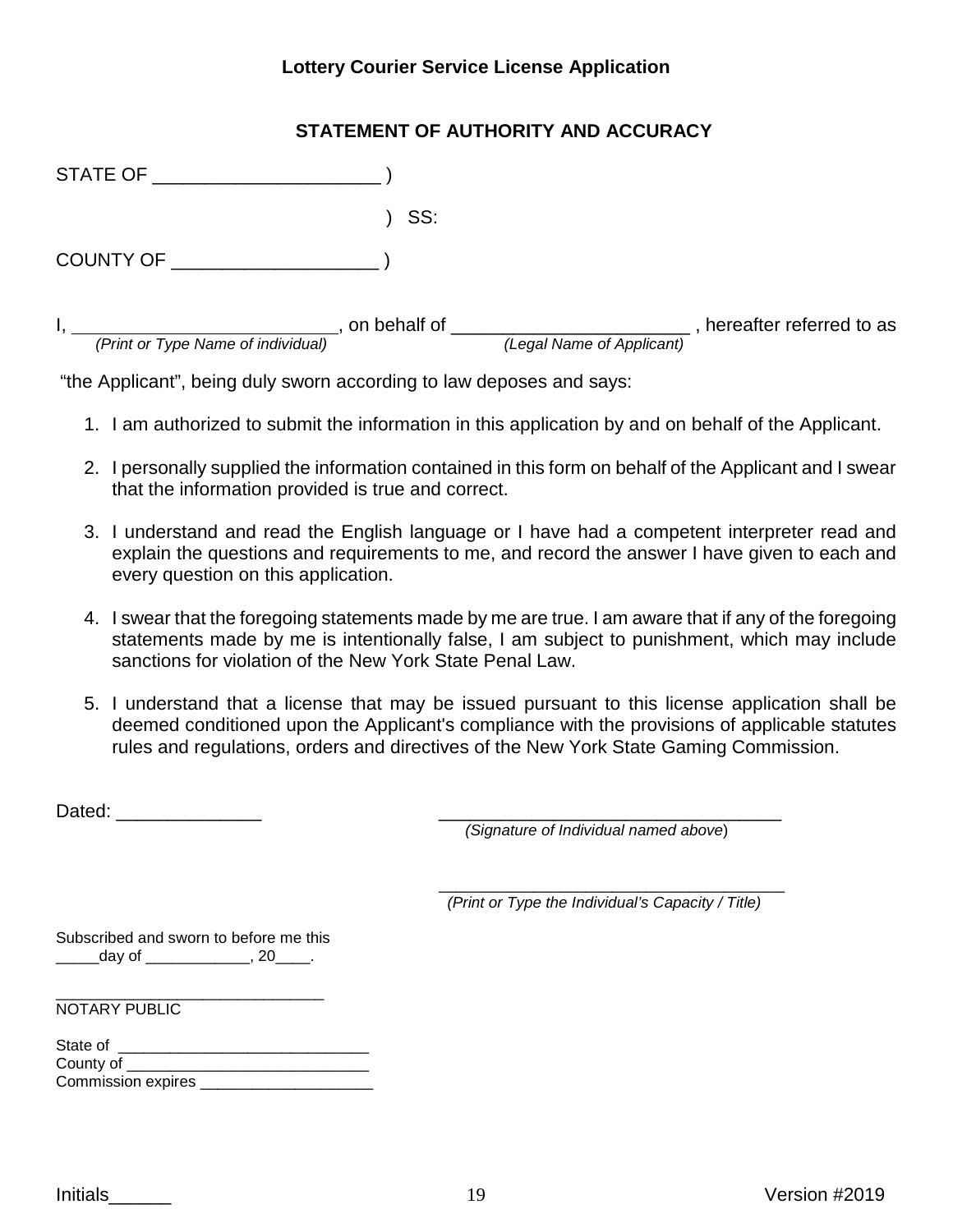## **RELEASE AUTHORIZATION**

| <b>STATE OF</b>  |     |
|------------------|-----|
|                  | SS: |
| <b>COUNTY OF</b> |     |

To All Courts, Probation Departments, Selective Services Boards, Employers, Educational Institutions, Credit Reporting Agencies, Banks, Financial and Other Such Institutions, and All Governmental Agencies – tribal, federal, state, and local, without exception, both foreign and domestic:

|                                    | on behalf of |                           | hereafter referred to as |
|------------------------------------|--------------|---------------------------|--------------------------|
| (Print or Type Name of individual) |              | (Legal Name of Applicant) |                          |

"the Applicant", have authorized the New York State Gaming Commission or its designee to conduct a full investigation of the Applicant's background, credit, and activities.

You are hereby authorized to release any and all information pertaining to the Applicant, documentary or otherwise, as requested by any employee or agent of the New York State Gaming Commission, provided that such employee or agent certifies to you that the Applicant has an application pending before the New York State Gaming Commission or that the Applicant is presently a licensee, registrant or other person or entity required to be qualified or licensed pursuant to the New York State Racing, Pari-Mutuel Wagering and Breeding Law, New York State Tax Law, and/or rules and regulations of the New York State Gaming Commission.

This authorization shall supersede and countermand any prior request or authorization to the contrary.

A copy of this authorization will be considered as effective and valid as the original.

Dated:  $\Box$ 

*(Signature of Individual named above*)

\_\_\_\_\_\_\_\_\_\_\_\_\_\_\_\_\_\_\_\_\_\_\_\_\_\_\_\_\_\_\_\_\_\_\_\_\_\_\_\_  *(Print or Type the Individual's Capacity / Title)*

Subscribed before me this \_\_\_\_\_day of \_\_\_\_\_\_\_\_\_\_\_\_, 20\_\_\_\_.

| State of           |  |
|--------------------|--|
| County of          |  |
| Commission expires |  |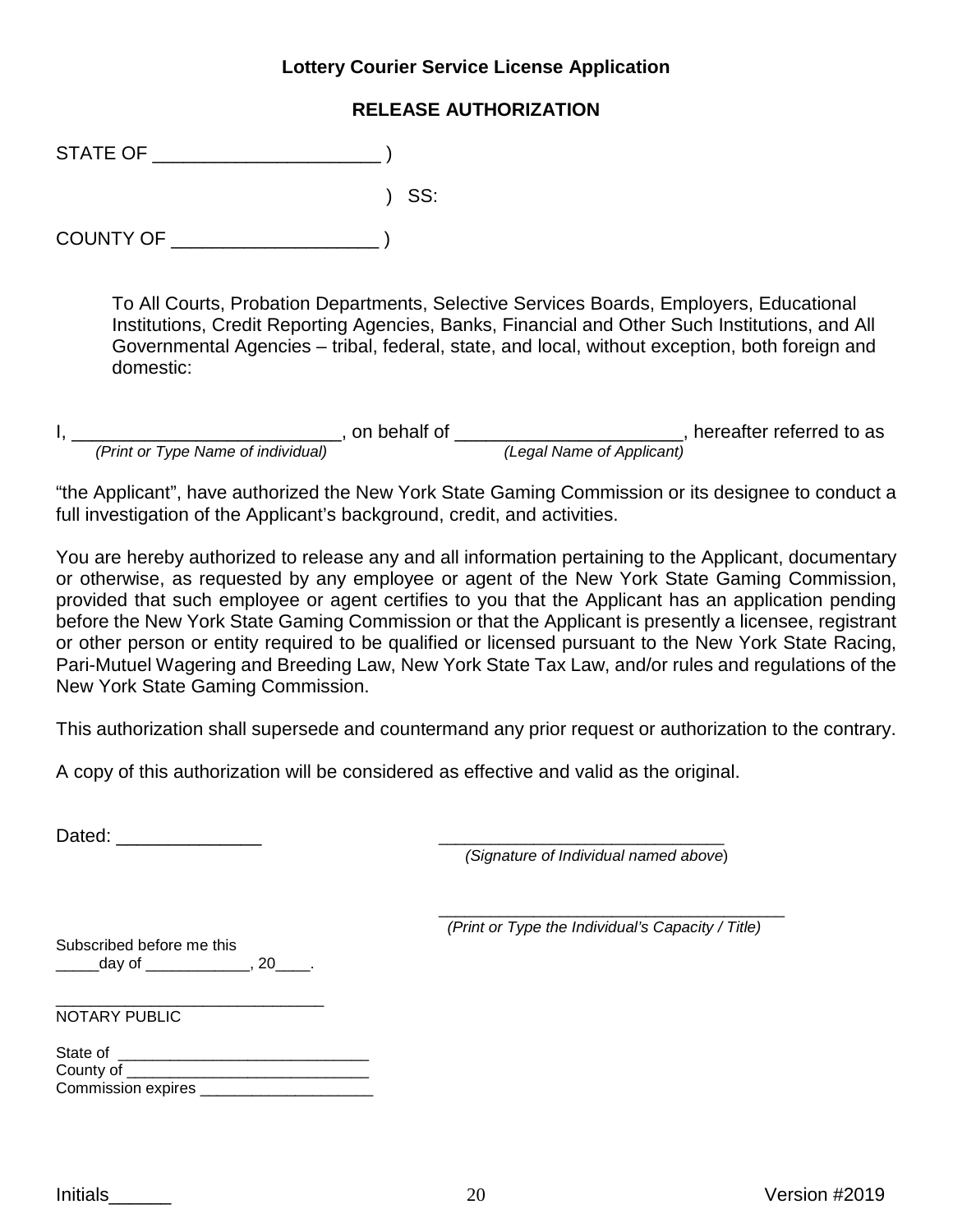# **AFFIDAVIT OF COMPLIANCE**

| <b>STATE OF</b>                    |              |                           |  |
|------------------------------------|--------------|---------------------------|--|
|                                    | SS:          |                           |  |
| <b>COUNTY OF</b>                   |              |                           |  |
| (Print or Type Name of individual) | on behalf of | (Legal Name of Applicant) |  |

hereafter referred to as "the Applicant", being duly sworn, according to law deposes and states that the Applicant and its employees understand and shall comply with the provisions of applicable statutes, rules, regulations, orders and directives of the New York State Gaming Commission.

Dated: \_\_\_\_\_\_\_\_\_\_\_\_\_\_ \_\_\_\_\_\_\_\_\_\_\_\_\_\_\_\_\_\_\_\_\_\_\_\_\_\_\_\_\_\_\_\_\_ *(Signature of Individual named above*)

\_\_\_\_\_\_\_\_\_\_\_\_\_\_\_\_\_\_\_\_\_\_\_\_\_\_\_\_\_\_\_\_\_\_\_\_\_\_\_\_  *(Print or Type the Individual's Capacity / Title)*

Subscribed and sworn to before me this \_\_\_\_\_day of \_\_\_\_\_\_\_\_\_\_\_\_, 20\_\_\_\_.

| State of           |  |
|--------------------|--|
| County of          |  |
| Commission expires |  |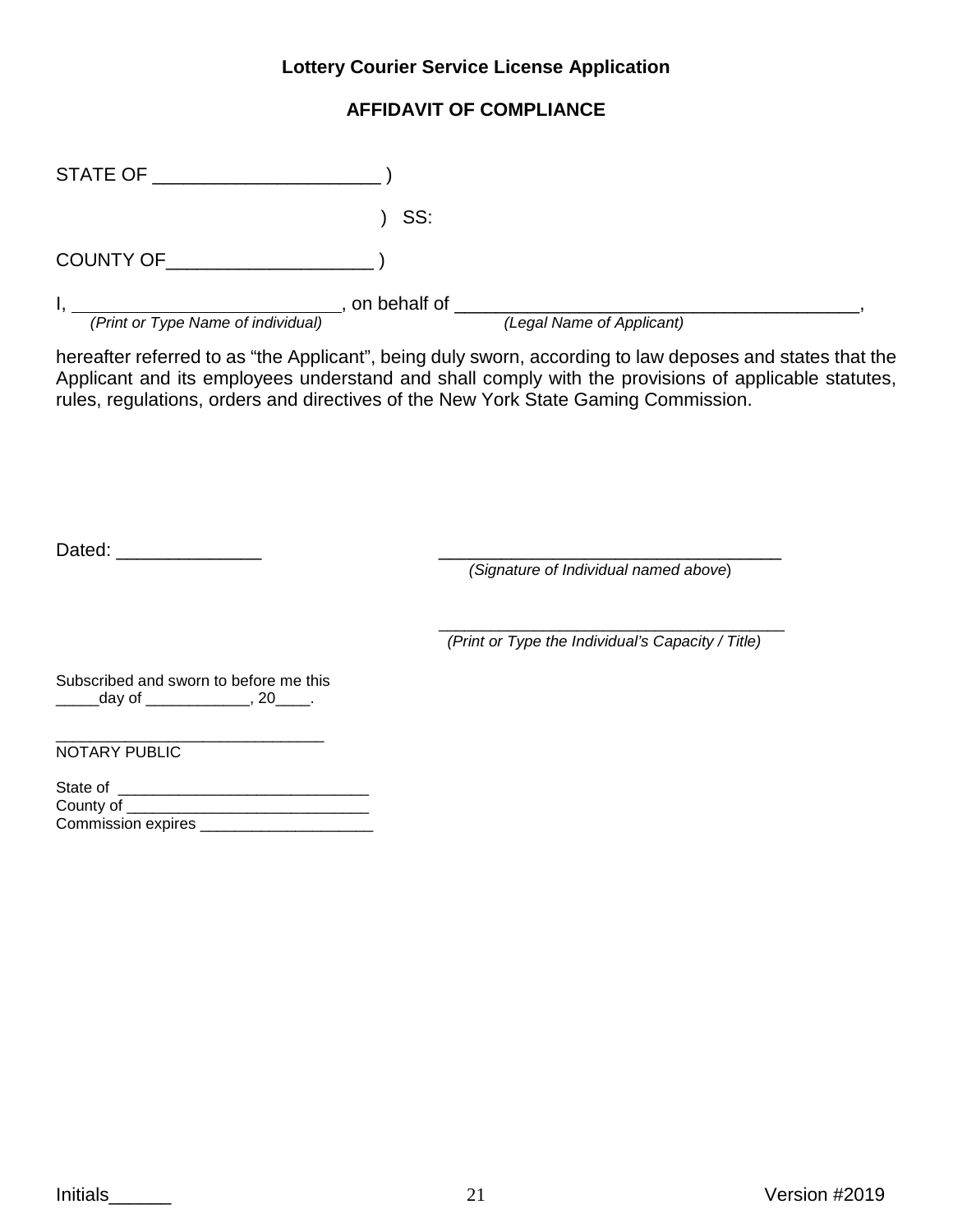#### **Exhibit 25a**

#### **STATEMENT OF INDEMNIFICATION**

| STATE OF |  |
|----------|--|
|          |  |

COUNTY OF \_\_\_\_\_\_\_\_\_\_\_\_\_\_\_\_\_\_\_\_ )

I, \_\_\_\_\_\_\_\_\_\_\_\_\_\_\_\_\_\_\_\_\_\_\_\_\_\_\_\_\_\_\_\_\_, on behalf of \_\_\_\_\_\_\_\_\_\_\_\_\_\_\_\_\_\_\_\_\_\_\_\_\_\_\_\_\_, being duly sworn

 *(Print or Type Name of individual) (Legal Name of Applicant)*

according to law deposes and says in consideration of the receipt of a New York State Gaming Commission Lottery Courier Service license and as required by 9 NYCRR § 5014.3(d), the Applicant, through the undersigned authorized representative, agrees to do the following:

1. indemnify and hold harmless the State, the Commission and any of the employees of the State or the Commission from any and all claims, damages, claims for damages, causes of action or suits that may arise or occur directly or indirectly as a result of:

- a. any act or omission of Applicant that affects the State, the Commission and any of the employees of the State or the Commission; and
- b. any purchase of courier services through the courier service's network or any operation carried on, under and/or pursuant to a courier service;

2. release the State, the Commission and any of the employees of the State or the Commission from any and all claims, damages, claims for damages, causes of action or suits that shall accrue to the Applicant, such Applicant's employees, representative or agents that may arise or occur directly or indirectly as a result of any operation carried on, under and/or pursuant to such license; and

3. defend, at Applicant's own expense, any and all causes of action or suits against the State that may be brought by any party, including any courier customer, that may arise or occur directly or indirectly out of any act or omission of such licensee or operation carried on pursuant to or in accordance with such license, the placement of requests for courier services through Applicant's network or the generation of, or failure to generate, lottery tickets to complete ticket purchases related to such requests for courier services.

Dated:  $\Box$ 

*(Signature*)

\_\_\_\_\_\_\_\_\_\_\_\_\_\_\_\_\_\_\_\_\_\_\_\_\_\_\_\_\_\_\_\_\_\_\_\_\_\_\_  *(Print or Type Name and Capacity / Title)*

Subscribed and sworn to before me this \_\_\_\_\_day of \_\_\_\_\_\_\_\_\_\_\_\_, 20\_\_\_\_.

| State of           |  |
|--------------------|--|
| County of          |  |
| Commission expires |  |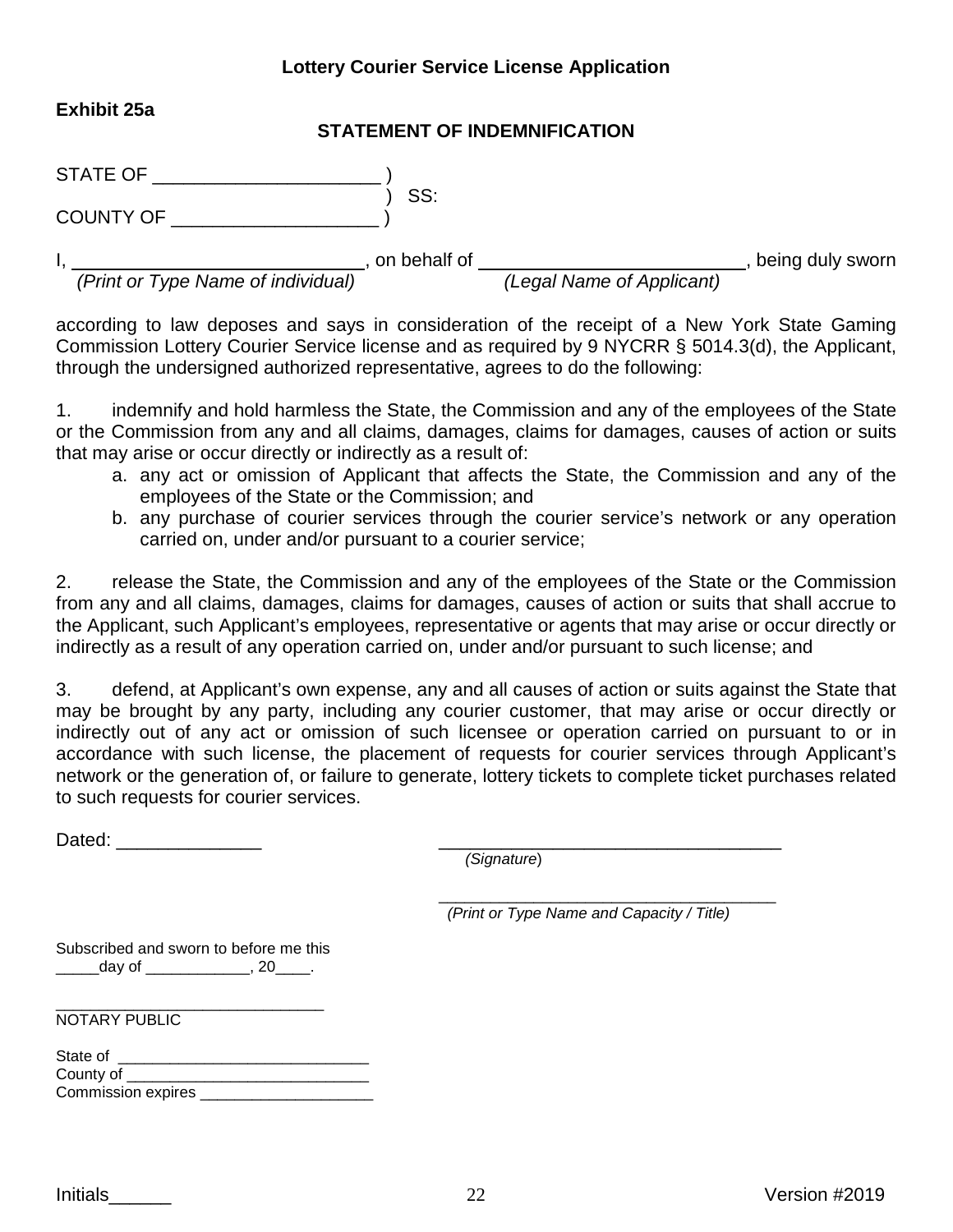## **EXHIBIT 26B REQUIREMENTS**

#### **Insurer Qualifications**

A licensed lottery courier service ("Licensee"), prior to operating as such in New York State, shall procure at its sole cost and expense and shall maintain in force at all times during the term of the License*,* policies of insurance as set forth in this Exhibit 26B. All insurance policies must be written by a Class VII company with a current rating of "A-" or better as rated by A.M. Best & Co., have a record of successful continuous operation, and are licensed, admitted, and authorized to do business in the State of New York and are approved by the Commission. The Commission may, in its sole discretion, accept policies of insurance written by a non-authorized carrier or carriers when certificates and/or other policy documents are accompanied by a completed Excess Lines Association of New York (ELANY) affidavit or other documents demonstrating the company's strong financial rating. If, during the term of a policy, the carrier's A.M. Best rating falls below "A-," Class "VII," the insurance must be replaced, on or before the renewal date of the policy, with insurance that meets the requirements above.

Required coverage and limits must be put into effect as of the effective date of the lottery courier service license ("License") and must remain in effect throughout the term of such License, as determined by the Commission.

#### **Insurance Requirements**

As a condition of the License, Licensee shall deliver to the Commission evidence of such insurance coverage as defined below. In the event there is a claim asserted that is covered by insurance, Licensee shall deliver to the Commission upon the Commission's request any applicable policy required by this Exhibit 26B.

Throughout the license period, Licensee shall notify the Commission of any material changes to the policy coverages or any cancellations prior to the expiration date. The carrier also shall send to the Commission notification of cancellation, termination, or failure to renew any policy in accordance with the policy provisions when practicable.

#### **General Conditions**

**A. Conditions Applicable to Insurance.** All policies of insurance required by the Commission as a condition of the License must meet the following requirements:

**1. Coverage Types and Policy Limits.** The types of insurance coverage and policy limits required from Licensee are specified in Paragraph B (Specific Coverages and Limits) below.

**2. Policy Forms.** Policies must be written on an **occurrence** basis, except as may be otherwise specifically provided herein, or agreed to in writing by the Commission. Under certain circumstances, the Commission may elect to accept policies written on a claims-made basis provided that, at a minimum, the policy remains in force throughout the performance of the services and for three years after the License is no longer in effect, unless otherwise specifically provided herein. If the policy is cancelled or not renewed during that time, Licensee must purchase at its sole expense Discovery Clause coverage sufficient to complete the three-year period after the License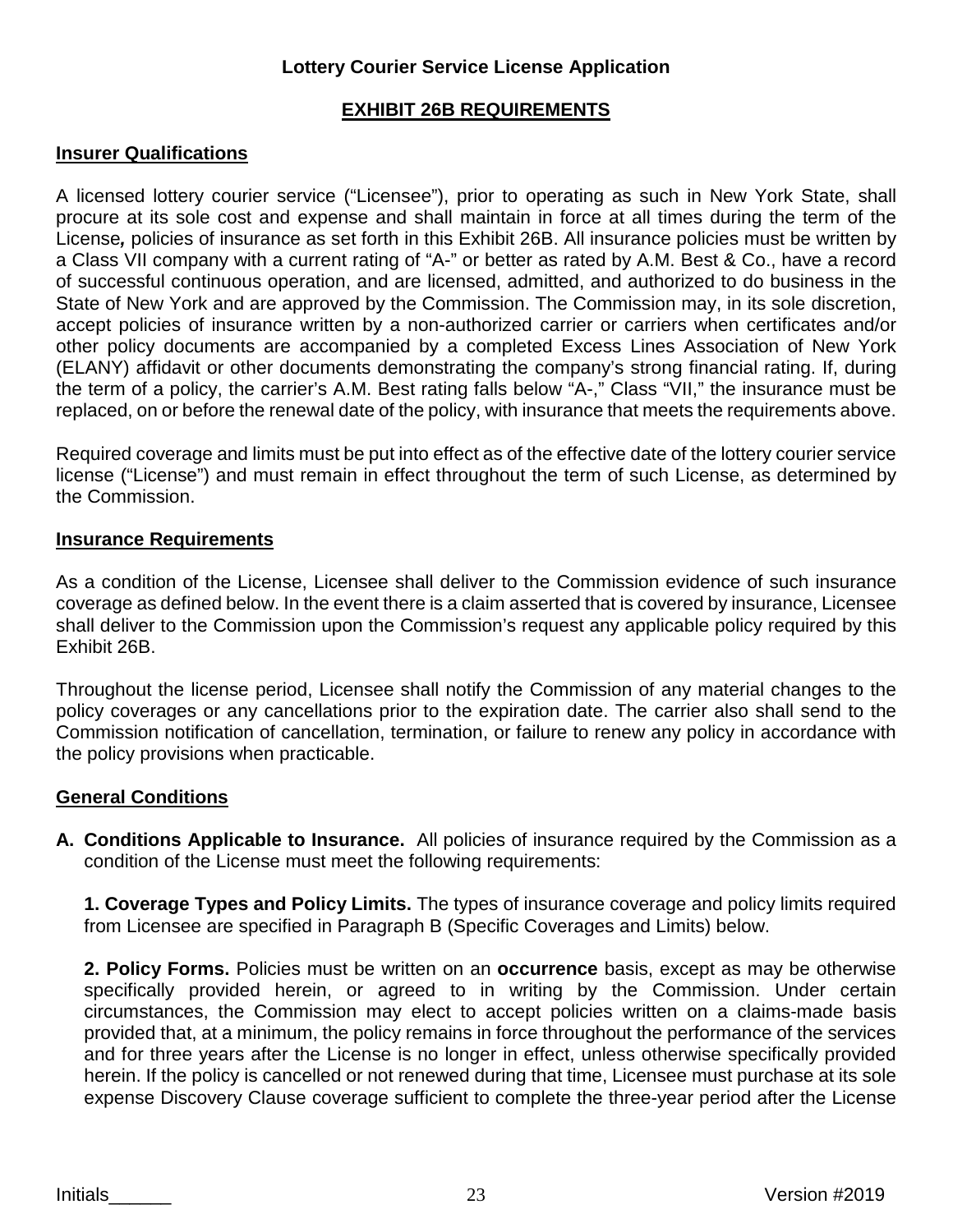is no longer in effect, unless specifically provided herein. Written proof of this extended reporting period must be provided to the Commission prior to the expiration or cancellation of the policy.

**3. Certificates of Insurance/Notices.** Licensee shall provide a Certificate or Certificates of Insurance, in a form satisfactory to the Commission, as a condition of the License.

Unless otherwise agreed, insurance policies shall be written so as to include a provision that the policy will not be canceled, materially changed, or not renewed without at least 30 days' prior written notice to the Commission.

Certificates of Insurance shall:

- a. be in the form approved by the Commission;
- b. disclose any deductible, self-insured retention, aggregate limit or any exclusion to the policy that materially changes the coverage required as a condition of the License;
- c. be signed by an authorized representative of the insurance carrier or producer; and
- d. contain the following language in the Description of Operations / Locations / Vehicles section of the Certificate or on a submitted endorsement: Additional insured protection afforded to the Commission and to New York State on a primary and non-contributory basis. A waiver of subrogation is granted in favor of the additional insureds.

**4. Primary Coverage.** All insurance policies, including umbrella liability and excess liability policies, shall provide that the required coverage shall apply on a primary and not on an excess or contributing basis as to any other insurance that may be available to the Commission or New York State for any claim arising as a result of Licensee's activities. Any other insurance maintained by the Commission shall be excess of and shall not contribute with Licensee's insurance regardless of the "other insurance" clause contained in the Commission's own policy of insurance.

**5. Breach for Lack of Proof of Coverage.** The failure to comply with the insurance qualifications and requirements at any time during the term of the License shall be considered a breach of the conditions of the License and shall allow the Commission to avail itself of all remedies available at law or in equity.

**6. Notice of Cancellation or Non-Renewal.** Policies shall be written so as to include the requirements for notice of cancellation or non-renewal in accordance with the New York State Insurance Law. Within five business days of receipt of any notice of cancellation or non-renewal of insurance, Licensee shall provide the Commission with a copy of any such notice received from an insurer together with proof of replacement coverage that complies with the insurance requirements of this Exhibit 26B.

**7. Policy Renewal/Expiration.** Upon policy renewal/expiration, evidence of renewal or replacement of coverage that complies with the insurance requirements set forth herein shall be delivered to the Commission. If, at any time during the term of the License, the coverage provisions and limits of the policies required herein do not meet the provisions and limits set forth in this Exhibit 26B, or proof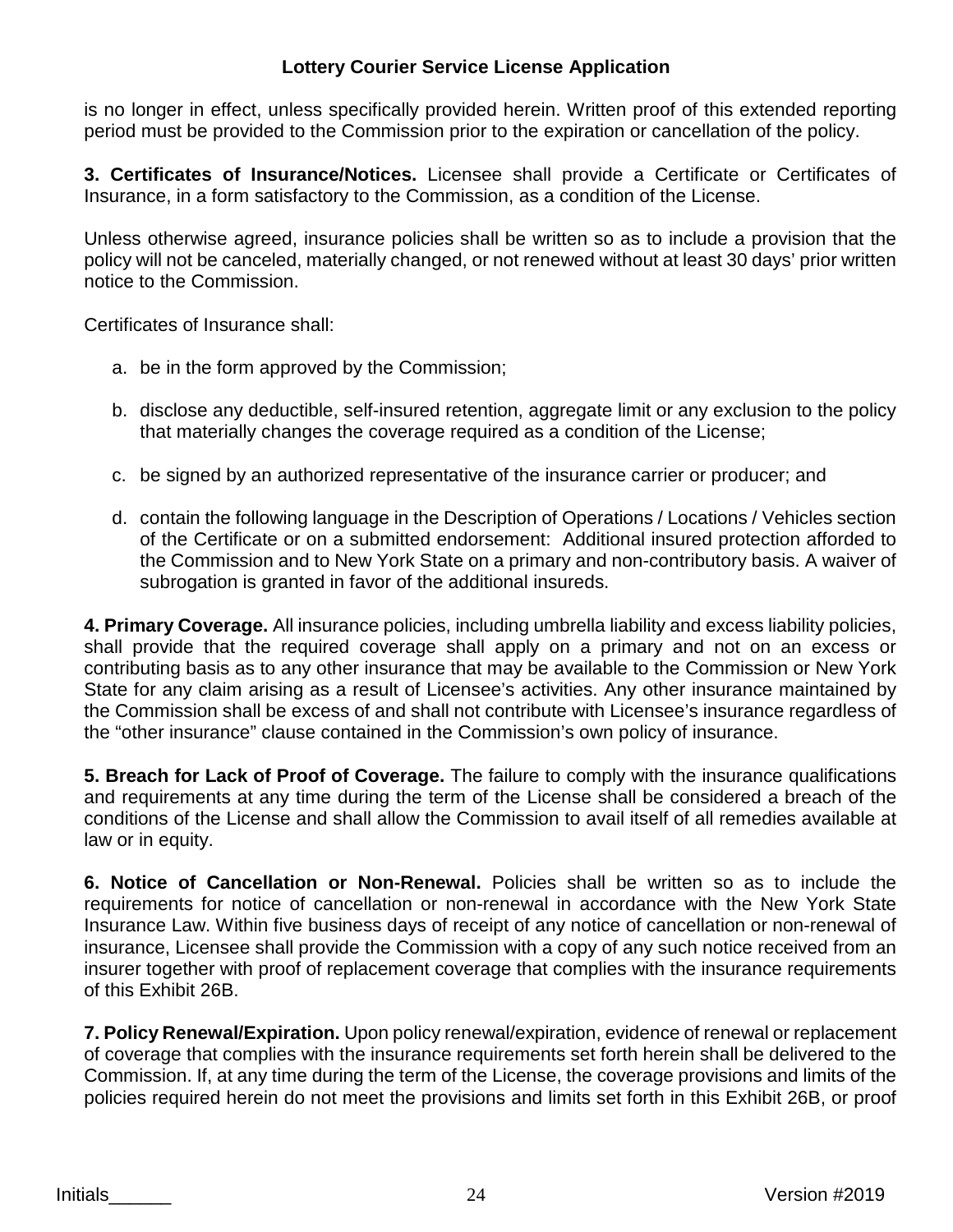thereof is not provided to the Commission, Licensee shall cease immediately activities that otherwise would be permitted pursuant to the License. Licensee shall not resume activities permitted pursuant to the License until authorized to do so by the Commission.

**8. Deadlines for Providing Insurance Documents after Renewal or Upon Request.** As set forth herein, certain insurance documents must be provided to the Commission contact identified after renewal or upon request. This requirement means that Licensee shall provide the applicable insurance document to the Commission as soon as possible but in no event later than the following time periods:

- for certificates of insurance: 5 business days from request or renewal, whichever is later;
- for information on self-insurance or self-retention programs: 15 calendar days from request or renewal, whichever is later;
- for other requested documentation evidencing coverage: 15 calendar days from request or renewal, whichever is later;
- for additional insured and waiver of subrogation endorsements: 30 calendar days from request or renewal, whichever is later; and
- for notice of cancellation or non-renewal and proof of replacement coverage that complies with the requirements of this section: 5 business days from request or renewal, whichever is later.

Notwithstanding the foregoing, if Licensee shall have promptly requested the insurance documents from its broker or insurer and shall have thereafter diligently taken all steps necessary to obtain such documents from its insurer and submit them to the Commission, the Commission shall extend the time period for a reasonable period under the circumstances, but in no event shall the extension exceed 30 calendar days.

**9. Self-Insured Retention/Deductibles.** Additional surety/security may be required in certain circumstances. Licensee solely shall be responsible for all claim expenses and loss payments within any self-insured retention or deductible. Deductibles or self-insured retentions above \$100,000 are subject to approval from the Commission. Licensee solely shall be responsible for all claim expenses and loss payments within the deductibles or self-insured retentions. If Licensee is providing the required insurance through self-insurance, evidence of the financial capacity to support the self-insurance program along with a description of that program, including, without limitation, information regarding the use of a third-party administrator shall be provided upon request.

**10. Subcontractors.** Should Licensee engage a subcontractor, the Licensee shall endeavor to impose the insurance requirements of this document on the subcontractor, as applicable. Required insurance limits should be determined commensurate with the work of the subcontractor. An Additional Insured Endorsement (CG 20 38 04 13 (or the equivalent)) evidencing such coverage shall be provided to Licensee prior to the commencement of any work by a subcontractor and shall be provided to the Commission upon request. For subcontractors that are self-insured, the subcontractor shall be obligated to defend and indemnify the below-named additional insureds with respect to Commercial General Liability and Business Automobile Liability, in the same manner that the subcontractor would have been required to pursuant to this section had the subcontractor obtained such insurance policies. Proof thereof shall be supplied to the Commission.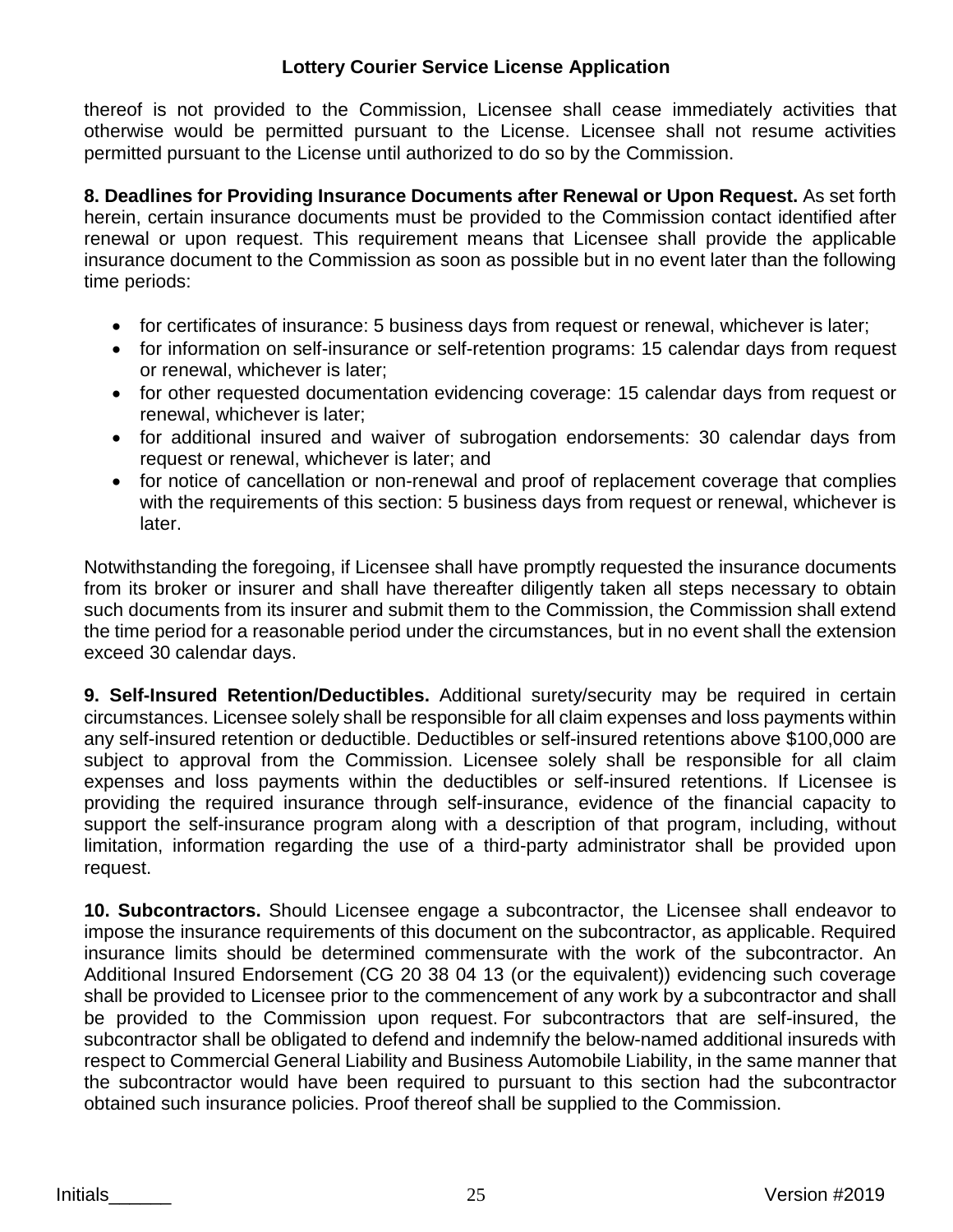**11. Additional Insured.** Licensee shall cause to be included in each of the liability policies required below coverage for ongoing and completed operations naming as additional insureds (via ISO coverage forms CG 20 10 04 13 or CG 20 38 04 13 and CG 20 37 04 13 and form CA 20 48 10 13, or a form or forms that provide equivalent coverage): the Commission, New York State and their officers, agents, and employees. An Additional Insured Endorsement evidencing such coverage shall be provided to the Commission within 30 days of renewal or upon request, whichever is longer. A blanket Additional Insured Endorsement evidencing such coverage is also acceptable. If Licensee is self-insured, Licensee shall be obligated to defend and indemnify the above-named additional insureds with respect to Commercial General Liability and Business Automobile Liability, in the same manner that the Licensee would have been required to pursuant to this Attachment had the Licensee obtained such insurance policies.

**12. Waiver of Subrogation**. For all liability policies and the workers' compensation insurance required below, Licensee shall cause to be included in its policies insuring against loss, damage or destruction by fire or other insured casualty a waiver of the insurer's right of subrogation against the Commission, New York State and their officers, agents, and employees, or, if such waiver is unobtainable (i) an express agreement that such policy shall not be invalidated if Licensee waives or has waived before the casualty, the right of recovery against the Commission, New York State and their officers, agents, and employees or (ii) any other form of permission for the release of the Commission, New York State and their officers, agents, and employees. A Waiver of Subrogation Endorsement specifying the waiver of subrogation against the Commission and New York State shall be provided upon request. A blanket Waiver of Subrogation Endorsement evidencing such coverage is also acceptable.

**13. Excess/Umbrella Liability Policies.** Required insurance coverage limits may be provided through a combination of primary and excess/umbrella liability policies. If coverage limits are provided through excess/umbrella liability policies, then a schedule of underlying insurance listing policy information for all underlying insurance policies (insurer, policy number, policy term, coverage and limits of insurance), including proof that the excess/umbrella insurance follows form, must be provided upon request

**B. Specific Coverages and Limits.** The types of insurance and minimum policy limits shall be as provided below.

**1. Commercial General Liability.** Such liability shall be written on the current edition of ISO occurrence form CG 00 01, or a substitute form providing equivalent coverage covering the liability of Licensee for bodily injury, property damage, and personal/advertising injury arising from all work and operations pursuant to the License. The limits under such policy shall not be less than the following:

| • Each Occurrence limit:        | \$1,000,000 |
|---------------------------------|-------------|
| • General Aggregate:            | \$2,000,000 |
| • Products/Completed Operations | \$2,000,000 |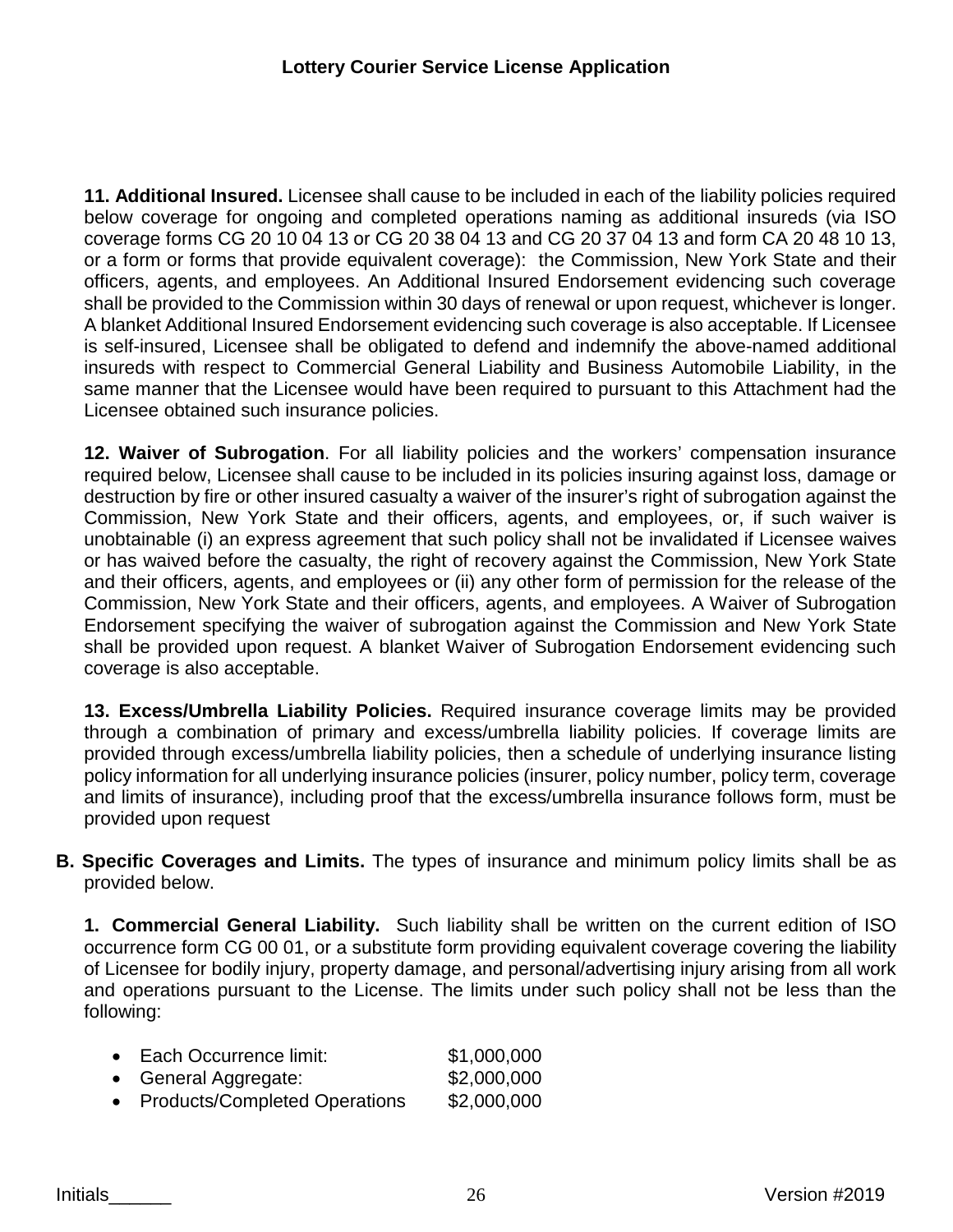| • Personal Advertising Injury | \$1,000,000 |
|-------------------------------|-------------|
| • Property Damage             | \$1,000,000 |

Coverage shall include, without limitation, the following: premises liability; independent contractors; blanket contractual liability, including tort liability of another assumed in a contract; defense and/or indemnification obligations, including obligations assumed under the License; cross-liability for additional insureds; products/completed operations for a term of no less than three years, commencing upon performance of Licensee's and any subcontractor's work pursuant to the License; and liability resulting from Section 240 or Section 241 of the New York State Labor Law.

**2. Automobile Liability.** Such insurance shall have a limit not less than \$2,000,000 and shall cover liability arising out of any automobile used in connection with performance under the License, including owned, leased, hired and non-owned automobiles bearing or, under the circumstance under which they are being used, required by the Motor Vehicles Laws of the State of New York to bear, license plates.

**3. Technology/Professional Errors and Omissions.** Licensee shall procure and maintain during, and for a period of one year after the License is no longer in effect, Technology/Professional Errors and Omissions Insurance in the amount of \$10,000,000 issued to and covering damage for liability imposed on Licensee by the License or law arising out of any negligent act, error, or omission in the rending of or failure to render services pursuant to the License.

Said insurance shall provide coverage for damages arising from computer related services including, without limitation, the following:

- consulting;
- data processing;
- programming;
- system integration;
- hardware or software development;
- installation;
- distribution or maintenance;
- systems analysis or design;
- training, staffing or other support services;
- manufactured, distributed, licensed, marketed or sold cloud computing services; and
- any electronic equipment, computer software developed, manufactured, distributed, licensed, marketed or sold.

Such insurance shall apply to professional errors, acts, or omissions arising out of activities performed pursuant to the License. The policy shall cover professional misconduct or lack of ordinary skill.

The policy shall include coverage for third-party fidelity including cyber theft if coverage is not met in a Data Breach and Privacy/Cyber Liability policy.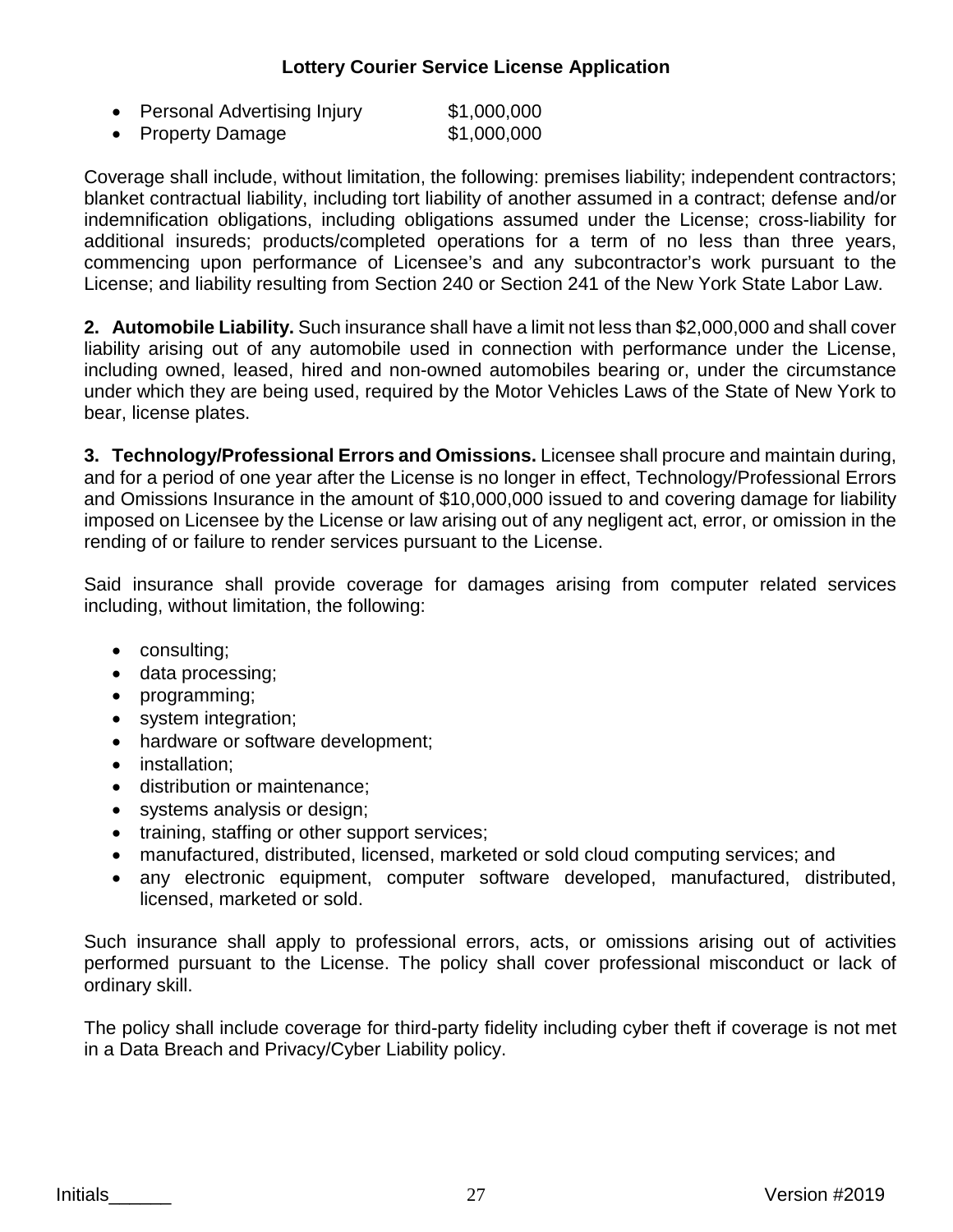The Professional Errors and Omissions insurance may be issued on a claims-made policy form, in which case Licensee shall purchase at its sole expense extended Discovery Clause coverage of up to one year after work is completed, if coverage is cancelled or not renewed.

#### Licensee Error Liability

In addition to liabilities stated above, Professional Errors and Omissions insurance shall cover Licensee's liability for any specific and definite financial obligations arising as a result of errors and faults by Licensee's staff, subcontractors and Licensee's interactive systems, equipment and/or related components ("System"). These cases include, without limitation:

- errors in entry or posting of winning numbers by System operators;
- errors created by System operator entry, software or hardware that create incorrect payout liabilities; and
- apparent winning tickets issued by the Licensee's System and presented for redemption that are not identified as valid, winning tickets in the transactions supplied by Licensee to the Commission.

**4. Data Breach and Privacy/Cyber Liability.** Insurance covering failure to protect confidential information and failure of the security of Licensee's computer systems due to the actions of Licensee that result in unauthorized access to confidential data. Said insurance shall be maintained with a limit not less than \$10,000,000.

Said insurance shall provide coverage for damages arising from, without limitation, the following:

- breach of duty to protect the security and confidentiality of nonpublic proprietary corporate information;
- personally identifiable nonpublic information (*e.g.*, medical, financial, or personal in nature in electronic or non-electronic form);
- privacy notification costs;
- regulatory defense and penalties;
- computer network systems attacks;
- introduction, implementation or spread of malicious software code;
- unauthorized access and use of computer systems;
- website media liability;
- cyber theft of Licensee's customer's property, including, without limitation, money and securities;
- crime insurance protecting New York State, the Commission, Licensee's customers, and their officers, agents and employees against losses resulting from fraudulent or dishonest acts by Licensee, any subcontractor, or any officer, employee or agency of Licensee or any subcontractors. If the Cyber Liability insurance coverage does not cover this type of crime a separate Crime policy in the amount no less than \$10,000,000 on a "loss sustained form" or "loss discovered form":
	- the policy must allow for reporting of circumstances or incidents that might give rise to future claims.
	- the policy must include an extended reporting period of no less than one year with respect to events that occurred but were not reported during the term of the policy.